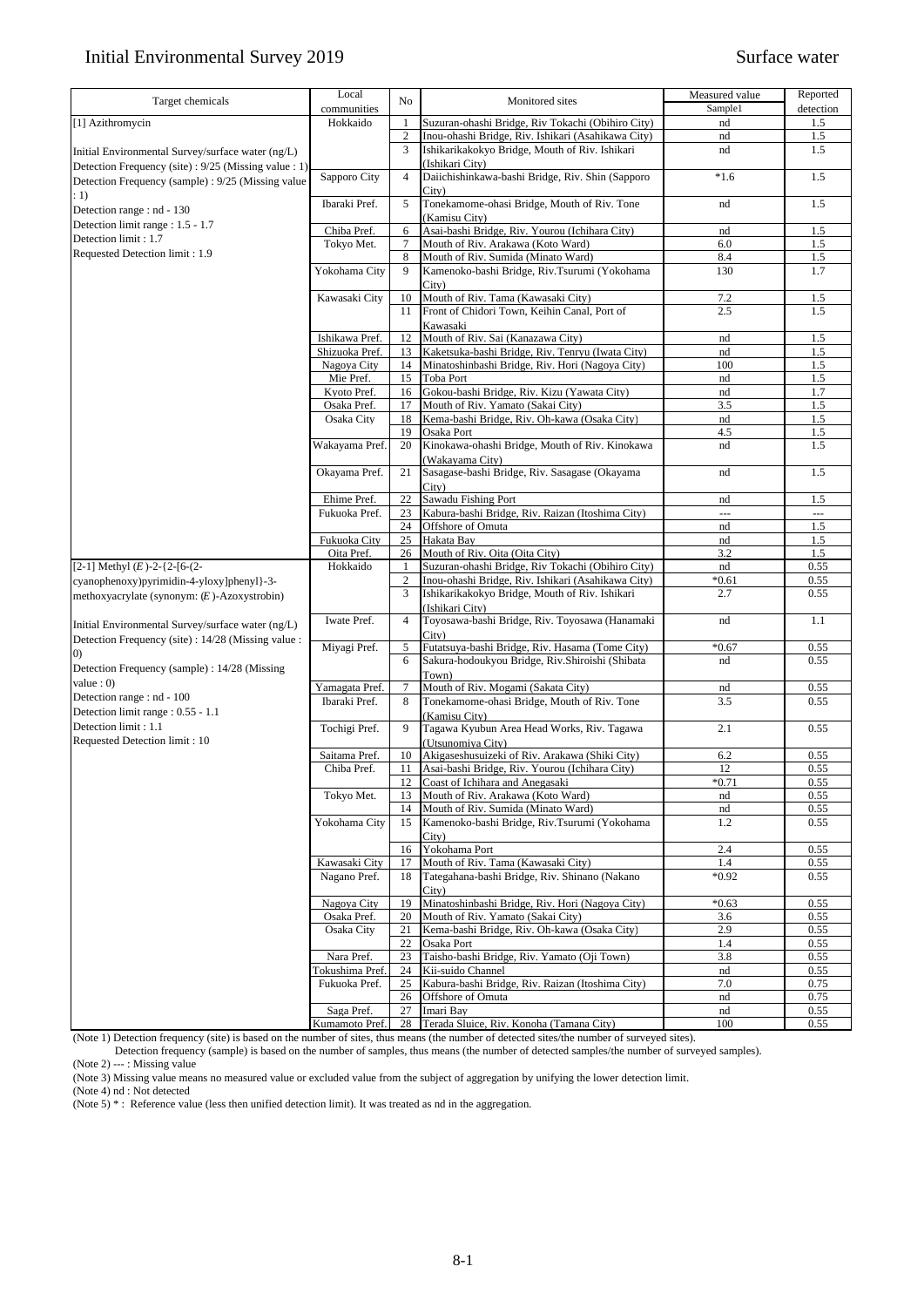| Target chemicals                                          | Local<br>communities       | No                | Monitored sites                                                   | Measured value<br>Sample1 | Reported<br>detection |
|-----------------------------------------------------------|----------------------------|-------------------|-------------------------------------------------------------------|---------------------------|-----------------------|
| [2-2] Methyl $(Z)$ -2-{2-[6-(2-                           | Hokkaido                   | 1                 | Suzuran-ohashi Bridge, Riv Tokachi (Obihiro City)                 | nd                        | 0.32                  |
| cyanophenoxy)pyrimidin-4-yloxy]phenyl}-3-                 |                            | $\sqrt{2}$        | Inou-ohashi Bridge, Riv. Ishikari (Asahikawa City)                | nd                        | 0.32                  |
| methoxyacrylate (synonym: (Z)-Azoxystrobin)               |                            | $\overline{3}$    | Ishikarikakokyo Bridge, Mouth of Riv. Ishikari<br>(Ishikari City) | nd                        | 0.32                  |
| Initial Environmental Survey/surface water (ng/L)         | Iwate Pref.                | $\overline{4}$    | Toyosawa-bashi Bridge, Riv. Toyosawa (Hanamaki                    | nd                        | 0.39                  |
| Detection Frequency (site) : 4/28 (Missing value : 0)     | Miyagi Pref.               | 5                 | Futatsuya-bashi Bridge, Riv. Hasama (Tome City)                   | nd                        | 0.32                  |
| Detection Frequency (sample) : 4/28 (Missing value        |                            | 6                 | Sakura-hodoukyou Bridge, Riv.Shiroishi (Shibata                   | nd                        | 0.32                  |
| : 0)                                                      | Yamagata Pref.             | $\tau$            | Mouth of Riv. Mogami (Sakata City)                                | nd                        | 0.32                  |
| Detection range : nd - 0.52                               | Ibaraki Pref.              | 8                 | Tonekamome-ohasi Bridge, Mouth of Riv. Tone<br>(Kamisu City)      | $*0.36$                   | 0.32                  |
| Detection limit range : 0.31 - 0.39                       | Tochigi Pref.              | 9                 | Tagawa Kyubun Area Head Works, Riv. Tagawa                        | nd                        | 0.32                  |
| Detection limit: 0.39                                     |                            |                   | (Utsunomiya City)                                                 |                           |                       |
| Requested Detection limit : -                             | Saitama Pref.              | 10                | Akigaseshusuizeki of Riv. Arakawa (Shiki City)                    | 0.48                      | 0.32                  |
|                                                           | Chiba Pref.                | 11                | Asai-bashi Bridge, Riv. Yourou (Ichihara City)                    | 0.50                      | 0.32                  |
|                                                           |                            | 12                | Coast of Ichihara and Anegasaki                                   | nd                        | 0.32                  |
|                                                           | Tokyo Met.                 | 13                | Mouth of Riv. Arakawa (Koto Ward)                                 | nd                        | 0.32                  |
|                                                           |                            | 14                | Mouth of Riv. Sumida (Minato Ward)                                | nd                        | 0.32                  |
|                                                           | Yokohama City              | 15                | Kamenoko-bashi Bridge, Riv.Tsurumi (Yokohama<br>City)             | nd                        | 0.32                  |
|                                                           |                            | 16                | Yokohama Port                                                     | nd                        | 0.32                  |
|                                                           | Kawasaki City              | 17                | Mouth of Riv. Tama (Kawasaki City)                                | nd                        | 0.32                  |
|                                                           | Nagano Pref.               | 18                | Tategahana-bashi Bridge, Riv. Shinano (Nakano<br>City)            | nd                        | 0.32                  |
|                                                           | Nagoya City                | 19                | Minatoshinbashi Bridge, Riv. Hori (Nagoya City)                   | nd                        | 0.32                  |
|                                                           | Osaka Pref.                | 20                | Mouth of Riv. Yamato (Sakai City)                                 | 0.39                      | 0.32                  |
|                                                           | Osaka City                 | 21                | Kema-bashi Bridge, Riv. Oh-kawa (Osaka City)                      | $*0.32$                   | 0.32                  |
|                                                           |                            | 22                | Osaka Port                                                        | nd                        | 0.32                  |
|                                                           | Nara Pref.                 | 23                | Taisho-bashi Bridge, Riv. Yamato (Oji Town)                       | $*0.36$                   | 0.32                  |
|                                                           | Tokushima Pref.            | 24                | Kii-suido Channel                                                 | nd                        | 0.32                  |
|                                                           | Fukuoka Pref.              | 25                | Kabura-bashi Bridge, Riv. Raizan (Itoshima City)                  | $*0.38$                   | 0.31                  |
|                                                           |                            | 26                | Offshore of Omuta                                                 | nd                        | 0.31                  |
|                                                           | Saga Pref.                 | 27                | Imari Bay                                                         | nd                        | 0.32                  |
|                                                           | Kumamoto Pref.             | 28                | Terada Sluice, Riv. Konoha (Tamana City)                          | 0.52                      | 0.32                  |
| [3] $o$ -Aminophenol                                      | Hokkaido<br>Iwate Pref.    | $\mathbf{1}$<br>2 | Tomakomai Port<br>Toyosawa-bashi Bridge, Riv. Toyosawa (Hanamaki  | $\overline{a}$<br>8.3     | $\overline{a}$<br>2.0 |
| Initial Environmental Survey/surface water (ng/L)         |                            |                   | City)                                                             |                           |                       |
| Detection Frequency (site) : 24/25 (Missing value :       | Yamagata Pref.             | $\mathfrak{Z}$    | Mouth of Riv. Mogami (Sakata City)                                | 9.1                       | 2.0                   |
| 2)                                                        | Ibaraki Pref.              | $\overline{4}$    | Tonekamome-ohasi Bridge, Mouth of Riv. Tone<br>(Kamisu City)      | 16                        | 2.0                   |
| Detection Frequency (sample): 24/25 (Missing              | Chiba Pref.                | 5                 | Coast of Ichihara and Anegasaki                                   | 6.3                       | 2.0                   |
| value : $2)$                                              | Tokyo Met.                 | 6                 | Mouth of Riv. Arakawa (Koto Ward)                                 | 13                        | 2.0                   |
| Detection range : nd - 77                                 |                            | $\overline{7}$    | Mouth of Riv. Sumida (Minato Ward)                                | 14                        | 2.0                   |
| Detection limit range : 2.0 - 2.3<br>Detection limit: 2.3 | Yokohama City              | 8                 | Kamenoko-bashi Bridge, Riv.Tsurumi (Yokohama<br>City)             | 53                        | 2.0                   |
| Requested Detection limit: 1.8                            |                            | 9                 | Yokohama Port                                                     | 4.3                       | 2.0                   |
|                                                           | Kawasaki City              | 10                | Mouth of Riv. Tama (Kawasaki City)                                | 23                        | 2.0                   |
|                                                           | Niigata Pref.              | 11                | Lower Riv. Shinano (Niigata City)                                 | 10                        | 2.0                   |
|                                                           | Nagano Pref.               | 12                | Lake Suwa (center)                                                | 19                        | 2.0                   |
|                                                           | Shizuoka Pref.             | 13                | Shimizu Port                                                      | 8.6                       | 2.0                   |
|                                                           | Aichi Pref.                |                   | 14 West of Shiomi Wharf, Nagoya Port                              | 13                        | $2.0\,$               |
|                                                           | Nagoya City                | 15                | South of Shiomi Wharf, Nagoya Port                                | 77                        | 2.0                   |
|                                                           | Mie Pref.                  | 16                | Yokkaichi Port                                                    | nd                        | 2.3                   |
|                                                           | Shiga Pref.                | 17                | Lake Biwa (center, offshore of Minamihira)                        | 6.9                       | 2.0                   |
|                                                           |                            | 18                | Lake Biwa (center, offshore of Karasaki)                          | 8.2                       | 2.0                   |
|                                                           | Kyoto Pref.<br>Osaka Pref. | 19<br>20          | Miyazu Port<br>Mouth of Riv. Yamato (Sakai City)                  | 8.9<br>41                 | 2.0<br>2.0            |
|                                                           | Hyogo Pref.                | 21                | Offshore of Himeji                                                | 56                        | 2.0                   |
|                                                           | Okayama Pref.              | 22                | Offshore of Mizushima                                             | 15                        | 2.0                   |
|                                                           | Yamaguchi Pref.            | 23                | Tokuyama Bay                                                      | 9.9                       | 2.0                   |
|                                                           | Kagawa Pref.               | 24                | <b>Takamatsu Port</b>                                             | 2.3                       | 2.0                   |
|                                                           | Ehime Pref.                | 25                | Mishima area, Riv. Iwamatsu (Uwajima City)                        | 8.2                       | 2.0                   |
|                                                           | Fukuoka Pref.              | 26                | Offshore of Omuta                                                 |                           | $\cdots$              |
|                                                           | Kitakyushu City            | 27                | Dokai Bay                                                         | 12                        | 2.0                   |

(Note 1) Detection frequency (site) is based on the number of sites, thus means (the number of detected sites/the number of surveyed sites).

Detection frequency (sample) is based on the number of samples, thus means (the number of detected samples/the number of surveyed samples).

(Note 2) Missing value means no measured value or excluded value from the subject of aggregation by unifying the lower detection limit.

(Note 3) nd : Not detected

(Note 4) \* : Reference value (less then unified detection limit). It was treated as nd in the aggregation.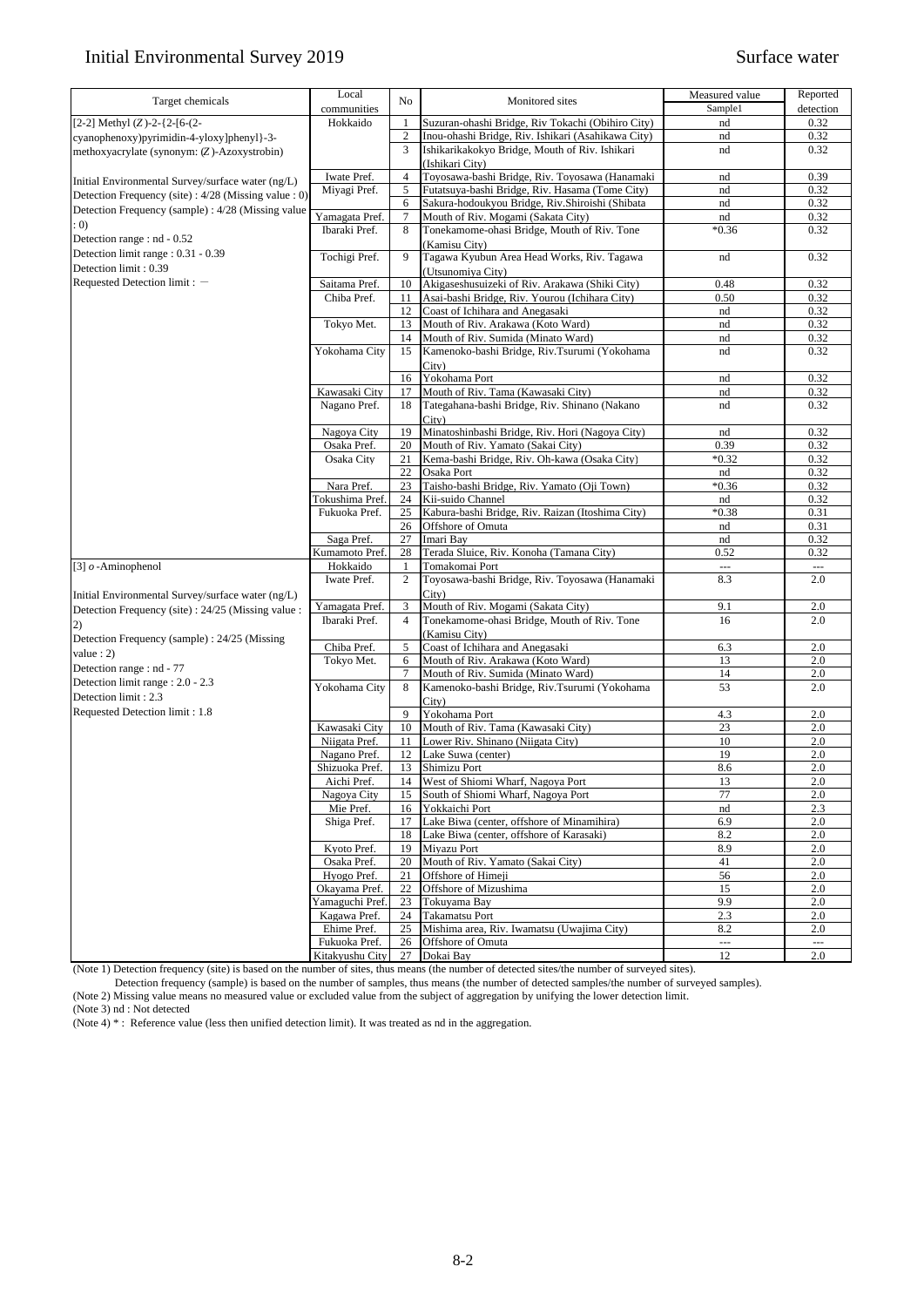| Local<br>Target chemicals<br>No<br>Monitored sites                                                                                                                                 | Measured value | Reported                 |
|------------------------------------------------------------------------------------------------------------------------------------------------------------------------------------|----------------|--------------------------|
| communities                                                                                                                                                                        | Sample1        | detection                |
| [4] Amoxicillin<br>Hokkaido<br>Suzuran-ohashi Bridge, Riv Tokachi (Obihiro City)<br>1                                                                                              | $\ldots$       | $\overline{\phantom{a}}$ |
| $\sqrt{2}$<br>Inou-ohashi Bridge, Riv. Ishikari (Asahikawa City)                                                                                                                   | $\overline{a}$ | $\overline{\phantom{a}}$ |
| 3<br>Ishikarikakokyo Bridge, Mouth of Riv. Ishikari<br>Initial Environmental Survey/surface water (ng/L)<br>(Ishikari City)<br>Detection Frequency (site) : 15/24 (Missing value : | 0.83           | 0.013                    |
| Toyosawa-bashi Bridge, Riv. Toyosawa (Hanamaki<br>Iwate Pref.<br>$\overline{4}$<br>2)<br>City)                                                                                     | nd             | 0.013                    |
| Detection Frequency (sample): 15/24 (Missing)<br>Tonekamome-ohasi Bridge, Mouth of Riv. Tone<br>5<br>Ibaraki Pref.<br>value : $2)$<br>(Kamisu City)                                | 0.30           | 0.013                    |
| Detection range : nd - 2.3<br>Tagawa Kyubun Area Head Works, Riv. Tagawa<br>Tochigi Pref.<br>6<br>Detection limit range: 0.013<br>Utsunomiva City)                                 | nd             | 0.013                    |
| Detection limit: 0.013<br>$\overline{7}$<br>Asai-bashi Bridge, Riv. Yourou (Ichihara City)<br>Chiba Pref.                                                                          | nd             | 0.013                    |
| Requested Detection limit: 0.22<br>8<br>Coast of Ichihara and Anegasaki                                                                                                            | nd             | 0.013                    |
| Mouth of Riv. Arakawa (Koto Ward)<br>9<br>Tokyo Met.                                                                                                                               | 0.19           | 0.013                    |
| Mouth of Riv. Sumida (Minato Ward)<br>10                                                                                                                                           | 0.46           | 0.013                    |
| Yokohama City<br>11<br>Kamenoko-bashi Bridge, Riv.Tsurumi (Yokohama<br>City)                                                                                                       | 2.3            | 0.013                    |
| 12<br>Yokohama Port                                                                                                                                                                | 2.1            | 0.013                    |
| Front of Ougi Town, Keihin Canal, Port of Kawasaki<br>Kawasaki City<br>13                                                                                                          | 1.1            | 0.013                    |
| Ishikawa Pref.<br>Mouth of Riv. Sai (Kanazawa City)<br>14                                                                                                                          | 0.22           | 0.013                    |
| Aichi Pref.<br>15<br>West of Shiomi Wharf, Nagoya Port                                                                                                                             | 0.11           | 0.013                    |
| Minatoshinbashi Bridge, Riv. Hori (Nagoya City)<br>Nagoya City<br>16                                                                                                               | 1.8            | 0.013                    |
| Osaka Pref.<br>17<br>Mouth of Riv. Yamato (Sakai City)                                                                                                                             | 2.2            | 0.013                    |
| Osaka City<br>18<br>Kema-bashi Bridge, Riv. Oh-kawa (Osaka City)                                                                                                                   | nd             | 0.013                    |
| 19<br>Osaka Port                                                                                                                                                                   | 1.1            | 0.013                    |
| Kinokawa-ohashi Bridge, Mouth of Riv. Kinokawa<br>Wakayama Pref.<br>20                                                                                                             | nd             | 0.013                    |
| (Wakayama City)                                                                                                                                                                    |                |                          |
| 21<br>Yamaguchi Pref.<br>Offshore of Hagi                                                                                                                                          | nd             | 0.013                    |
| Fukuoka City<br>Hakata Bay<br>22                                                                                                                                                   | 0.076          | 0.013                    |
| Oita Pref.<br>Mouth of Riv. Oita (Oita City)<br>23                                                                                                                                 | 0.23           | 0.013                    |
| Matsubara-bashi Bridge, Riv. Heda (Kawaminami<br>Miyazaki Pref.<br>24<br>Town)                                                                                                     | nd             | 0.013                    |
| Takanabe-ohashi Bridge, Riv. Omaru (Takanabe<br>25<br>Town)                                                                                                                        | nd             | 0.013                    |
| 26<br>Aioi-bashi Bridge, Riv. Ohyodo (Miyazaki City)                                                                                                                               | 0.11           | 0.013                    |
| [5] Cyanamide<br>Hokkaido<br>Ishikarikakokyo Bridge, Mouth of Riv. Ishikari<br>$\mathbf{1}$<br>(Ishikari City)                                                                     | $*230$         | 190                      |
| $\overline{c}$<br>Tomakomai Port<br>Initial Environmental Survey/surface water (ng/L)                                                                                              | nd             | 190                      |
| 3<br>Futatsuya-bashi Bridge, Riv. Hasama (Tome City)<br>Miyagi Pref.<br>Detection Frequency (site) : 14/25 (Missing value :                                                        | $*230$         | 190                      |
| Sakura-hodoukyou Bridge, Riv.Shiroishi (Shibata<br>$\overline{4}$<br>$\left( 0\right)$<br>Town)                                                                                    | nd             | 190                      |
| Detection Frequency (sample) : 14/25 (Missing<br>Mouth of Riv. Mogami (Sakata City)<br>Yamagata Pref.<br>5                                                                         | nd             | 280                      |
| value: 0)<br>Ibaraki Pref.<br>6<br>Tonekamome-ohasi Bridge, Mouth of Riv. Tone                                                                                                     | 310            | 190                      |
| Detection range : nd - 950<br>(Kamisu City)                                                                                                                                        |                |                          |
| Detection limit range: 190 - 280<br>Saitama Pref.<br>$\tau$<br>Akigaseshusuizeki of Riv. Arakawa (Shiki City)                                                                      | 530            | 190                      |
| Detection limit: 280<br>$\,8\,$<br>Saitama City<br>Nakadote-hashi Bridge, Riv. Kamo (Saitama City)                                                                                 | nd             | 190                      |
| Requested Detection limit: 21,000<br>Tokyo Met.<br>9<br>Mouth of Riv. Arakawa (Koto Ward)                                                                                          | 510            | 190                      |
| 10<br>Mouth of Riv. Sumida (Minato Ward)                                                                                                                                           | 320            | 190                      |
| Yokohama City<br>Kamenoko-bashi Bridge, Riv.Tsurumi (Yokohama<br>11<br>City)                                                                                                       | 950            | 190                      |
| 12<br>Yokohama Port                                                                                                                                                                | 360            | 190                      |
| Offshore of Uozu City, Toyama Bay<br>Toyama Pref.<br>13                                                                                                                            | 360            | 190                      |
| Mouth of Riv. Sai (Kanazawa City)<br>Ishikawa Pref.<br>14                                                                                                                          | nd             | 190                      |
| Aichi Pref.<br>West of Shiomi Wharf, Nagoya Port<br>15                                                                                                                             | 360            | 190                      |
| Minatoshinbashi Bridge, Riv. Hori (Nagoya City)<br>Nagoya City<br>16                                                                                                               | 910            | 190                      |
| Mie Pref.<br>Yokkaichi Port<br>17                                                                                                                                                  | 610            | 190                      |
| Mouth of Riv. Yamato (Sakai City)<br>Osaka Pref.<br>18                                                                                                                             | 830            | 190                      |
| Kema-bashi Bridge, Riv. Oh-kawa (Osaka City)<br>Osaka City<br>19                                                                                                                   | $*270$         | 190                      |
| 20<br>Osaka Port                                                                                                                                                                   | 410            | 190                      |
| Wakayama Pref.<br>Kinokawa-ohashi Bridge, Mouth of Riv. Kinokawa<br>21                                                                                                             | $*270$         | 190                      |
| (Wakayama City)                                                                                                                                                                    |                |                          |
| Yamaguchi Pref.<br>22<br>Tokuyama Bay                                                                                                                                              | nd             | 190                      |
| Ehime Pref.<br>Sawadu Fishing Port<br>23<br>Fukuoka Pref.<br>Offshore of Omuta<br>24                                                                                               | nd<br>500      | 190<br>190               |
| Saga Pref.<br>25 Imari Bay                                                                                                                                                         | 440            | 190                      |

(Note 1) Detection frequency (site) is based on the number of sites, thus means (the number of detected sites/the number of surveyed sites).

Detection frequency (sample) is based on the number of samples, thus means (the number of detected samples/the number of surveyed samples).

(Note 2) --- : Missing value

(Note 3) Missing value means no measured value or excluded value from the subject of aggregation by unifying the lower detection limit.

(Note 4) nd : Not detected

(Note  $5$ )<sup>\*</sup>: Reference value (less then unified detection limit). It was treated as nd in the aggregation.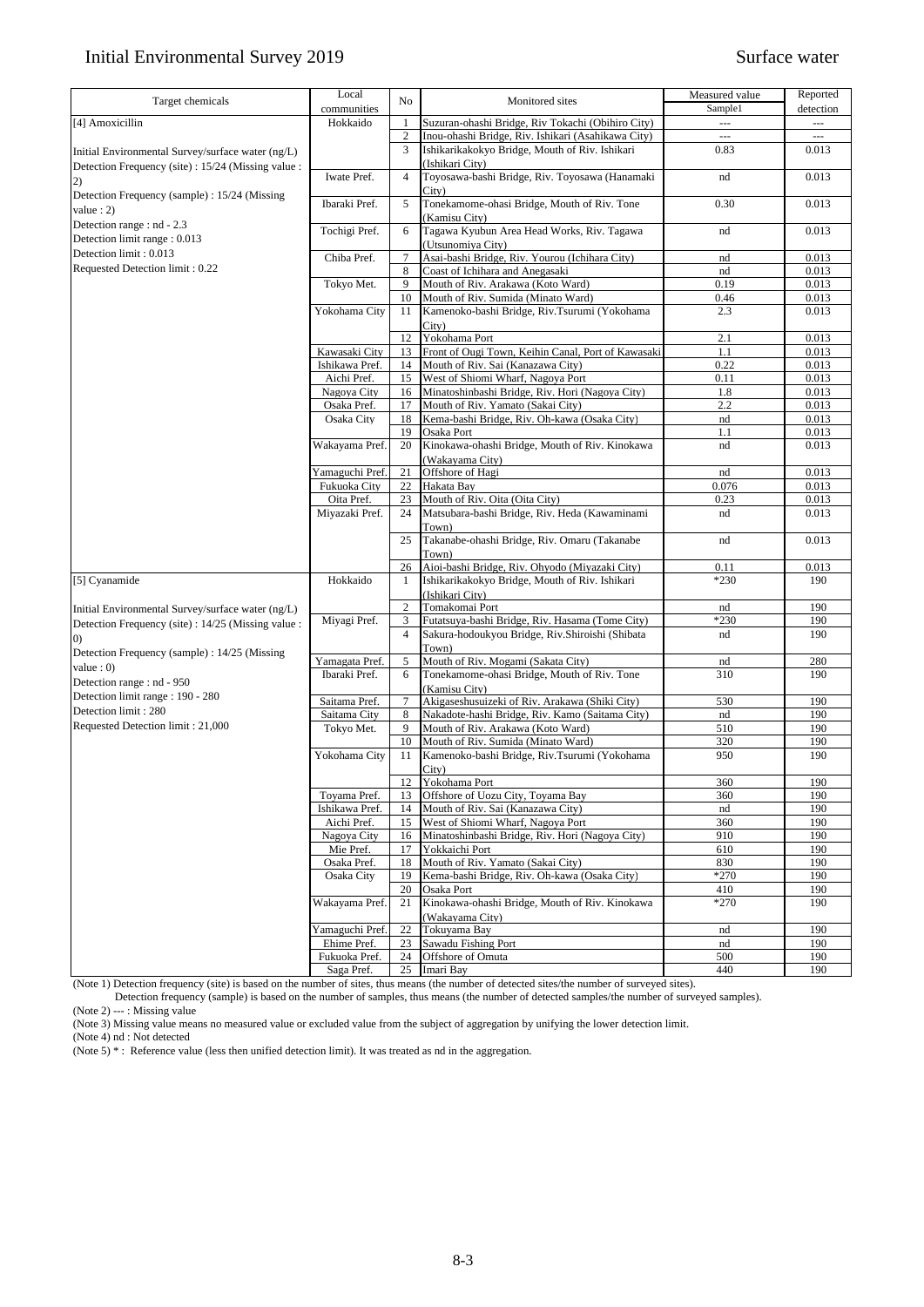| Target chemicals                                    | Local           | No                | Monitored sites                                                      | Measured value | Reported       |
|-----------------------------------------------------|-----------------|-------------------|----------------------------------------------------------------------|----------------|----------------|
|                                                     | communities     |                   |                                                                      | Sample1        | detection      |
| [7] 3-[[(Dimethylamino)carbonyl]oxy]-1-             | Hokkaido        | $\mathbf{1}$      | Suzuran-ohashi Bridge, Riv Tokachi (Obihiro City)                    | 1.1            | 0.043          |
| methylpyridinium (synonym: Pyridostigmine)          |                 | $\sqrt{2}$        | Inou-ohashi Bridge, Riv. Ishikari (Asahikawa City)                   | nd             | 0.043          |
|                                                     |                 | 3                 | Ishikarikakokyo Bridge, Mouth of Riv. Ishikari                       | nd             | 0.043          |
| Initial Environmental Survey/surface water (ng/L)   |                 |                   | (Ishikari City)<br>Daiichishinkawa-bashi Bridge, Riv. Shin (Sapporo  |                |                |
| Detection Frequency (site) : 19/26 (Missing value : | Sapporo City    | $\overline{4}$    |                                                                      | 0.60           | 0.043          |
| $\left( 0\right)$                                   |                 |                   | City)                                                                |                |                |
| Detection Frequency (sample): 19/26 (Missing        | Chiba Pref.     | 5                 | Asai-bashi Bridge, Riv. Yourou (Ichihara City)                       | nd             | 0.043          |
| value : $0$ )                                       |                 | 6                 | Coast of Ichihara and Anegasaki<br>Mouth of Riv. Arakawa (Koto Ward) | 0.18<br>1.0    | 0.043          |
| Detection range : nd - 18                           | Tokyo Met.      | $\tau$<br>$\,8\,$ | Mouth of Riv. Sumida (Minato Ward)                                   | 2.0            | 0.043<br>0.043 |
| Detection limit range : 0.043 - 0.079               | Yokohama City   | 9                 | Kamenoko-bashi Bridge, Riv.Tsurumi (Yokohama                         | 18             | 0.043          |
| Detection limit: 0.043                              |                 |                   | City)                                                                |                |                |
| Requested Detection limit: 3.9                      |                 | 10                | Yokohama Port                                                        | 0.79           | 0.043          |
|                                                     | Kawasaki City   | 11                | Front of Ougi Town, Keihin Canal, Port of Kawasaki                   | 0.83           | 0.043          |
|                                                     | Niigata Pref.   | 12                | Lower Riv. Shinano (Niigata City)                                    | nd             | 0.043          |
|                                                     | Ishikawa Pref.  | 13                | Mouth of Riv. Sai (Kanazawa City)                                    | 0.29           | 0.043          |
|                                                     | Aichi Pref.     | 14                | West of Shiomi Wharf, Nagoya Port                                    | 0.25           | 0.043          |
|                                                     | Nagoya City     | 15                | Minatoshinbashi Bridge, Riv. Hori (Nagoya City)                      | 4.3            | 0.043          |
|                                                     | Kyoto Pref.     | 16                | Miyazu Port                                                          | nd             | 0.043          |
|                                                     | Kyoto City      | 17                | Miyamae-bashi Bridge, Riv. Katsura (Kyoto City)                      | 5.0            | 0.043          |
|                                                     | Osaka Pref.     | 18                | Mouth of Riv. Yamato (Sakai City)                                    | 4.0            | 0.043          |
|                                                     | Osaka City      | 19                | Kema-bashi Bridge, Riv. Oh-kawa (Osaka City)                         | 1.1            | 0.043          |
|                                                     |                 | 20                | Osaka Port                                                           | 3.2            | 0.043          |
|                                                     | Kobe City       | 21                | Kobe Port (center)                                                   | 0.37           | 0.079          |
|                                                     | Wakayama Pref.  | 22                | Kinokawa-ohashi Bridge, Mouth of Riv. Kinokawa                       | nd             | 0.043          |
|                                                     |                 |                   | (Wakavama City)                                                      |                |                |
|                                                     | Okayama Pref.   | 23                | Sasagase-bashi Bridge, Riv. Sasagase (Okayama                        | 1.3            | 0.043          |
|                                                     |                 |                   | City)                                                                |                |                |
|                                                     | Ehime Pref.     | 24                | Sawadu Fishing Port                                                  | nd             | 0.043          |
|                                                     | Fukuoka City    | 25                | Hakata Bay                                                           | 0.25           | 0.043          |
|                                                     | Oita Pref.      | 26                | Mouth of Riv. Oita (Oita City)                                       | 0.15           | 0.043          |
| $[8] (4 - \{ 14 -$                                  | Hokkaido        | $\mathbf{1}$      | Ishikarikakokyo Bridge, Mouth of Riv. Ishikari                       | nd             | 0.028          |
| (Dimethylamino)phenyl](phenyl)methylidene}          |                 |                   | (Ishikari City)                                                      |                |                |
| cyclohexa-2,5-dien-1-ylidene)(dimethyl)ammonium     | Sapporo City    | $\sqrt{2}$        | Nakanuma of Riv.Toyohira (Sapporo City)                              | $\sim$ $\sim$  | $\overline{a}$ |
| chloride (synonym: Malachite green)                 | Yamagata Pref.  | 3                 | Mouth of Riv. Mogami (Sakata City)                                   | nd             | 0.028          |
|                                                     | Ibaraki Pref.   | $\overline{4}$    | Tonekamome-ohasi Bridge, Mouth of Riv. Tone                          | nd             | 0.028          |
|                                                     |                 |                   | (Kamisu City)                                                        |                |                |
| Initial Environmental Survey/surface water (ng/L)   | Tochigi Pref.   | 5                 | Tagawa Kyubun Area Head Works, Riv. Tagawa                           | nd             | 0.028          |
| Detection Frequency (site): 5/23 (Missing value: 2) |                 |                   | (Utsunomiya City)                                                    |                |                |
| Detection Frequency (sample) : 5/23 (Missing value  | Chiba Pref.     | 6                 | Asai-bashi Bridge, Riv. Yourou (Ichihara City)                       | 0.034          | 0.028          |
| : 2)                                                | Tokyo Met.      | $\tau$            | Mouth of Riv. Arakawa (Koto Ward)                                    | 0.11           | 0.028          |
| Detection range : nd - 0.96                         |                 | $\,8\,$           | Mouth of Riv. Sumida (Minato Ward)                                   | 0.067          | 0.028          |
| Detection limit range: 0.028                        | Yokohama City   | 9                 | Kamenoko-bashi Bridge, Riv.Tsurumi (Yokohama                         | nd             | 0.028          |
| Detection limit: 0.028                              |                 |                   | City)                                                                |                |                |
| Requested Detection limit: 3                        |                 | 10                | Yokohama Port                                                        | nd             | 0.028          |
|                                                     | Kawasaki City   | 11                | Mouth of Riv. Tama (Kawasaki City)                                   | nd             | 0.028          |
|                                                     |                 | 12                | Front of Ougi Town, Keihin Canal, Port of Kawasaki                   | nd             | 0.028          |
|                                                     | Ishikawa Pref.  | 13                | Mouth of Riv. Sai (Kanazawa City)                                    | nd             | 0.028          |
|                                                     | Nagano Pref.    | 14                | Tategahana-bashi Bridge, Riv. Shinano (Nakano                        | nd             | 0.028          |
|                                                     |                 |                   | City)                                                                |                |                |
|                                                     | Aichi Pref.     | 15                | West of Shiomi Wharf, Nagoya Port                                    | nd             | 0.028          |
|                                                     | Mie Pref.       | 16                | Yokkaichi Port                                                       | nd             | 0.028          |
|                                                     |                 | 17                | Toba Port                                                            | nd             | 0.028          |
|                                                     | Osaka Pref.     | 18                | Mouth of Riv. Yamato (Sakai City)                                    | nd             | 0.028          |
|                                                     | Osaka City      | 19                | Kema-bashi Bridge, Riv. Oh-kawa (Osaka City)                         | nd             | 0.028          |
|                                                     |                 | 20                | Osaka Port                                                           | nd             | 0.028          |
|                                                     | Wakayama Pref.  | 21                | Kinokawa-ohashi Bridge, Mouth of Riv. Kinokawa                       | 0.96           | 0.028          |
|                                                     |                 |                   | (Wakayama City)                                                      |                |                |
|                                                     | Yamaguchi Pref. | 22                | Tokuyama Bay                                                         | nd             | 0.028          |
|                                                     | Kagawa Pref.    | 23                | <b>Takamatsu Port</b>                                                | 0.11           | 0.028          |
|                                                     | Fukuoka Pref.   | 24                | Offshore of Omuta                                                    | $\cdots$       | $\sim$ $\sim$  |
|                                                     | Kitakyushu City | 25                | Dokai Bay                                                            | nd             | 0.028          |

(Note 1) Detection frequency (site) is based on the number of sites, thus means (the number of detected sites/the number of surveyed sites).

Detection frequency (sample) is based on the number of samples, thus means (the number of detected samples/the number of surveyed samples).

(Note 2) --- : Missing value

(Note 3) Missing value means no measured value or excluded value from the subject of aggregation by unifying the lower detection limit.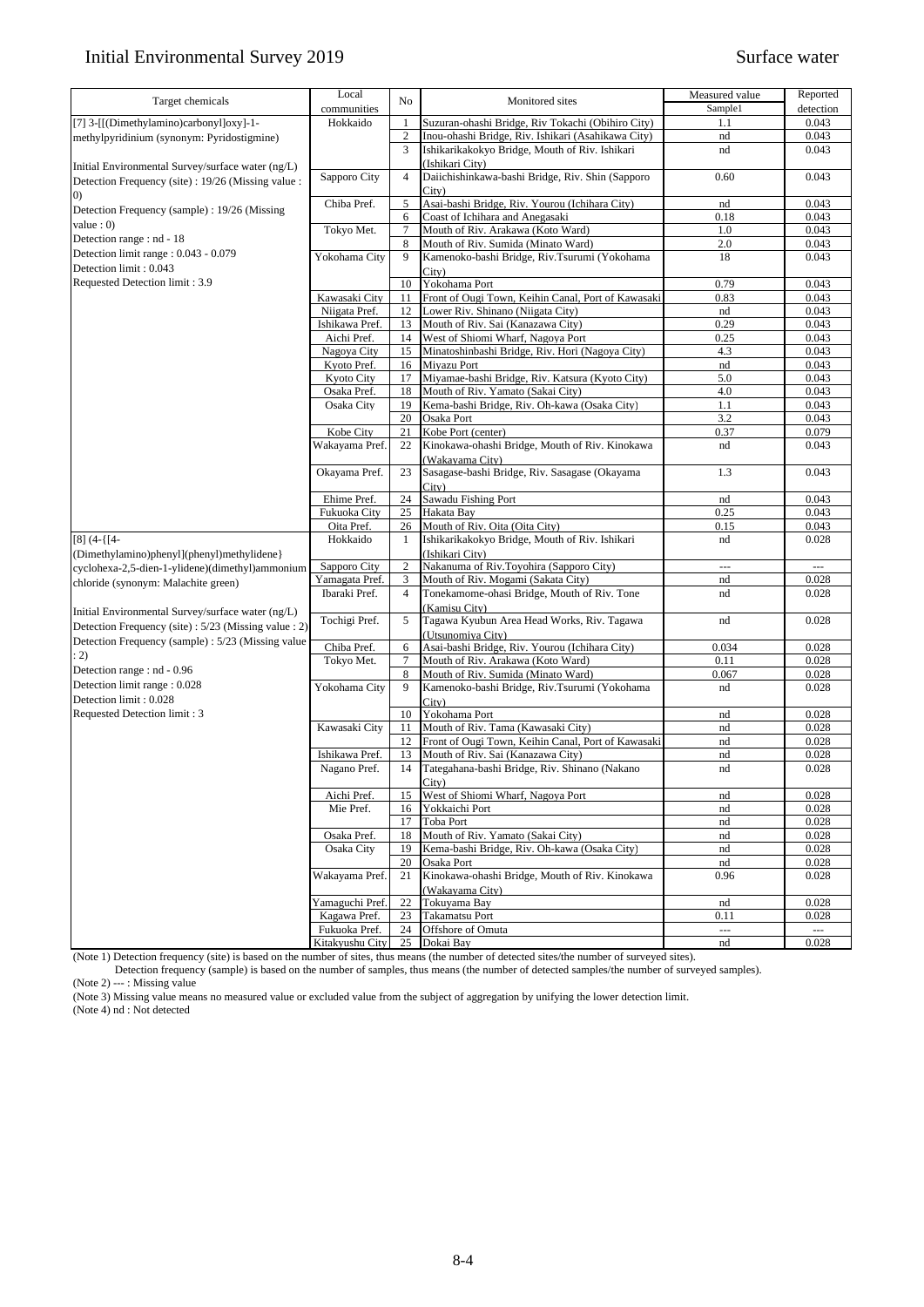| Sample1<br>detection<br>communities<br>[9] $N, N$ -Dimethylbiguanide hydrochloride (as<br>Hokkaido<br>Suzuran-ohashi Bridge, Riv Tokachi (Obihiro City)<br>370<br>0.17<br>$\mathbf{1}$<br>$\overline{2}$<br>Inou-ohashi Bridge, Riv. Ishikari (Asahikawa City)<br>35<br>0.17<br>$N, N$ -Dimethylbiguanide) (synonym: Metformin<br>3<br>Ishikarikakokyo Bridge, Mouth of Riv. Ishikari<br>160<br>0.17<br>hydrochloride (as Metformin))<br>(Ishikari City)<br>Daiichishinkawa-bashi Bridge, Riv. Shin (Sapporo<br>$\overline{4}$<br>Sapporo City<br>3,600<br>0.17<br>Initial Environmental Survey/surface water (ng/L)<br>City)<br>Detection Frequency (site) : 26/27 (Missing value :<br>5<br>Tonekamome-ohasi Bridge, Mouth of Riv. Tone<br>Ibaraki Pref.<br>110<br>0.17<br>$\left( 0\right)$<br>(Kamisu City)<br>Detection Frequency (sample) : 26/27 (Missing<br>Asai-bashi Bridge, Riv. Yourou (Ichihara City)<br>Chiba Pref.<br>45<br>0.17<br>6<br>value $: 0)$<br>Tokyo Met.<br>$\tau$<br>Mouth of Riv. Arakawa (Koto Ward)<br>180<br>0.17<br>Detection range : nd - 3,600<br>Mouth of Riv. Sumida (Minato Ward)<br>290<br>0.17<br>8<br>Detection limit range: 0.17 - 0.80<br>9<br>Yokohama City<br>Kamenoko-bashi Bridge, Riv.Tsurumi (Yokohama<br>2,100<br>0.17<br>Detection limit: 0.17<br>City)<br>Requested Detection limit: 8<br>10<br>Yokohama Port<br>210<br>0.17<br>Mouth of Riv. Tama (Kawasaki City)<br>Kawasaki City<br>700<br>0.17<br>11<br>Front of Chidori Town, Keihin Canal, Port of<br>190<br>12<br>0.17<br>Kawasaki<br>Lower Riv. Shinano (Niigata City)<br>Niigata Pref.<br>13<br>22<br>0.17<br>Ishikawa Pref.<br>14<br>Mouth of Riv. Sai (Kanazawa City)<br>0.17<br>1,300<br>Shizuoka Pref.<br>Kaketsuka-bashi Bridge, Riv. Tenryu (Iwata City)<br>0.17<br>15<br>9.8<br>Aichi Pref.<br>16<br>West of Shiomi Wharf, Nagoya Port<br>0.17<br>200<br>Nagoya City<br>Minatoshinbashi Bridge, Riv. Hori (Nagoya City)<br>0.17<br>17<br>1,300<br>Mie Pref.<br>Toba Port<br>0.17<br>18<br>16<br>Gokou-bashi Bridge, Riv. Kizu (Yawata City)<br>Kyoto Pref.<br>19<br>250<br>0.17<br>970<br>Osaka Pref.<br>Mouth of Riv. Yamato (Sakai City)<br>0.17<br>20<br>Osaka City<br>21<br>Kema-bashi Bridge, Riv. Oh-kawa (Osaka City)<br>240<br>0.17<br>22<br>Osaka Port<br>750<br>0.17<br>Kobe Port (center)<br>Kobe City<br>23<br>98<br>0.80<br>Kinokawa-ohashi Bridge, Mouth of Riv. Kinokawa<br>38<br>Wakayama Pref.<br>24<br>0.17<br>(Wakayama City)<br>25<br>Mishima area, Riv. Iwamatsu (Uwajima City)<br>Ehime Pref.<br>0.17<br>nd<br>Fukuoka City<br>Hakata Bay<br>0.17<br>26<br>91<br>Oita Pref.<br>Mouth of Riv. Oita (Oita City)<br>0.17<br>27<br>83<br>Suzuran-ohashi Bridge, Riv Tokachi (Obihiro City)<br>[10] Cerium and its compounds (as Cerium)<br>Hokkaido<br>150<br>0.72<br>$\mathbf{1}$<br>$\sqrt{2}$<br>Inou-ohashi Bridge, Riv. Ishikari (Asahikawa City)<br>240<br>0.72<br>Ishikarikakokyo Bridge, Mouth of Riv. Ishikari<br>3<br>610<br>0.72<br>Initial Environmental Survey/surface water (ng/L)<br>(Ishikari City)<br>Detection Frequency (site): 25/25 (Missing value:<br>0.72<br>$\overline{4}$<br>Tomakomai Port<br>4.3<br>$\left( 0\right)$<br>Toyosawa-bashi Bridge, Riv. Toyosawa (Hanamaki<br>Iwate Pref.<br>5<br>0.72<br>260<br>Detection Frequency (sample): 25/25 (Missing<br>City)<br>value $: 0)$<br>Hirose-ohashi Bridge, Riv. Hirose (Sendai City)<br>Sendai City<br>6<br>67<br>0.15<br>Detection range: 4.3 - 1,200<br>$\tau$<br>Tonekamome-ohasi Bridge, Mouth of Riv. Tone<br>120<br>Ibaraki Pref.<br>0.72<br>Detection limit range : 0.15 - 0.72<br>(Kamisu City)<br>Detection limit: 0.15<br>8<br>Tagawa Kyubun Area Head Works, Riv. Tagawa<br>170<br>0.35<br>Tochigi Pref.<br>Requested Detection limit: 5.7<br>(Utsunomiya City)<br>9<br>Mouth of Riv. Arakawa (Koto Ward)<br>Tokyo Met.<br>140<br>0.72<br>Mouth of Riv. Sumida (Minato Ward)<br>51<br>0.72<br>10<br>Kamenoko-bashi Bridge, Riv.Tsurumi (Yokohama<br>Yokohama City<br>47<br>0.72<br>11<br>City)<br>12<br>Yokohama Port<br>0.72<br>12<br>Aichi Pref.<br>13<br>West of Shiomi Wharf, Nagoya Port<br>130<br>0.72<br>South of Shiomi Wharf, Nagoya Port<br>Nagoya City<br>150<br>0.72<br>14<br>15<br>Yokkaichi Port<br>80<br>0.72<br>Mie Pref.<br>Osaka Pref.<br>Mouth of Riv. Yamato (Sakai City)<br>420<br>0.72<br>16<br>Osaka City<br>17<br>Kema-bashi Bridge, Riv. Oh-kawa (Osaka City)<br>330<br>0.72<br>18<br>Osaka Port<br>160<br>0.72<br>Kobe Port (center)<br>Kobe City<br>19<br>31<br>0.72<br>Okayama Pref.<br>20<br>Offshore of Mizushima<br>430<br>0.72<br>Yamaguchi Pref.<br>21<br>Tokuyama Bay<br>23<br>0.72<br>22<br>Offshore of Hagi<br>13<br>0.72<br>Kabura-bashi Bridge, Riv. Raizan (Itoshima City)<br>Fukuoka Pref.<br>23<br>1,200<br>0.72<br>Fukuoka City<br>24<br>Hakata Bay<br>97<br>0.72<br>Imari Bay<br>Saga Pref.<br>25<br>72<br>0.72 | Target chemicals | Local | No | Monitored sites | Measured value | Reported |
|----------------------------------------------------------------------------------------------------------------------------------------------------------------------------------------------------------------------------------------------------------------------------------------------------------------------------------------------------------------------------------------------------------------------------------------------------------------------------------------------------------------------------------------------------------------------------------------------------------------------------------------------------------------------------------------------------------------------------------------------------------------------------------------------------------------------------------------------------------------------------------------------------------------------------------------------------------------------------------------------------------------------------------------------------------------------------------------------------------------------------------------------------------------------------------------------------------------------------------------------------------------------------------------------------------------------------------------------------------------------------------------------------------------------------------------------------------------------------------------------------------------------------------------------------------------------------------------------------------------------------------------------------------------------------------------------------------------------------------------------------------------------------------------------------------------------------------------------------------------------------------------------------------------------------------------------------------------------------------------------------------------------------------------------------------------------------------------------------------------------------------------------------------------------------------------------------------------------------------------------------------------------------------------------------------------------------------------------------------------------------------------------------------------------------------------------------------------------------------------------------------------------------------------------------------------------------------------------------------------------------------------------------------------------------------------------------------------------------------------------------------------------------------------------------------------------------------------------------------------------------------------------------------------------------------------------------------------------------------------------------------------------------------------------------------------------------------------------------------------------------------------------------------------------------------------------------------------------------------------------------------------------------------------------------------------------------------------------------------------------------------------------------------------------------------------------------------------------------------------------------------------------------------------------------------------------------------------------------------------------------------------------------------------------------------------------------------------------------------------------------------------------------------------------------------------------------------------------------------------------------------------------------------------------------------------------------------------------------------------------------------------------------------------------------------------------------------------------------------------------------------------------------------------------------------------------------------------------------------------------------------------------------------------------------------------------------------------------------------------------------------------------------------------------------------------------------------------------------------------------------------------------------------------------------------------------------------------------------------------------------------------------------------------------------------------------------------------------------------------------------------------------------------------------------------------------------------------------------------------------------------------|------------------|-------|----|-----------------|----------------|----------|
|                                                                                                                                                                                                                                                                                                                                                                                                                                                                                                                                                                                                                                                                                                                                                                                                                                                                                                                                                                                                                                                                                                                                                                                                                                                                                                                                                                                                                                                                                                                                                                                                                                                                                                                                                                                                                                                                                                                                                                                                                                                                                                                                                                                                                                                                                                                                                                                                                                                                                                                                                                                                                                                                                                                                                                                                                                                                                                                                                                                                                                                                                                                                                                                                                                                                                                                                                                                                                                                                                                                                                                                                                                                                                                                                                                                                                                                                                                                                                                                                                                                                                                                                                                                                                                                                                                                                                                                                                                                                                                                                                                                                                                                                                                                                                                                                                                                                                        |                  |       |    |                 |                |          |
|                                                                                                                                                                                                                                                                                                                                                                                                                                                                                                                                                                                                                                                                                                                                                                                                                                                                                                                                                                                                                                                                                                                                                                                                                                                                                                                                                                                                                                                                                                                                                                                                                                                                                                                                                                                                                                                                                                                                                                                                                                                                                                                                                                                                                                                                                                                                                                                                                                                                                                                                                                                                                                                                                                                                                                                                                                                                                                                                                                                                                                                                                                                                                                                                                                                                                                                                                                                                                                                                                                                                                                                                                                                                                                                                                                                                                                                                                                                                                                                                                                                                                                                                                                                                                                                                                                                                                                                                                                                                                                                                                                                                                                                                                                                                                                                                                                                                                        |                  |       |    |                 |                |          |
|                                                                                                                                                                                                                                                                                                                                                                                                                                                                                                                                                                                                                                                                                                                                                                                                                                                                                                                                                                                                                                                                                                                                                                                                                                                                                                                                                                                                                                                                                                                                                                                                                                                                                                                                                                                                                                                                                                                                                                                                                                                                                                                                                                                                                                                                                                                                                                                                                                                                                                                                                                                                                                                                                                                                                                                                                                                                                                                                                                                                                                                                                                                                                                                                                                                                                                                                                                                                                                                                                                                                                                                                                                                                                                                                                                                                                                                                                                                                                                                                                                                                                                                                                                                                                                                                                                                                                                                                                                                                                                                                                                                                                                                                                                                                                                                                                                                                                        |                  |       |    |                 |                |          |
|                                                                                                                                                                                                                                                                                                                                                                                                                                                                                                                                                                                                                                                                                                                                                                                                                                                                                                                                                                                                                                                                                                                                                                                                                                                                                                                                                                                                                                                                                                                                                                                                                                                                                                                                                                                                                                                                                                                                                                                                                                                                                                                                                                                                                                                                                                                                                                                                                                                                                                                                                                                                                                                                                                                                                                                                                                                                                                                                                                                                                                                                                                                                                                                                                                                                                                                                                                                                                                                                                                                                                                                                                                                                                                                                                                                                                                                                                                                                                                                                                                                                                                                                                                                                                                                                                                                                                                                                                                                                                                                                                                                                                                                                                                                                                                                                                                                                                        |                  |       |    |                 |                |          |
|                                                                                                                                                                                                                                                                                                                                                                                                                                                                                                                                                                                                                                                                                                                                                                                                                                                                                                                                                                                                                                                                                                                                                                                                                                                                                                                                                                                                                                                                                                                                                                                                                                                                                                                                                                                                                                                                                                                                                                                                                                                                                                                                                                                                                                                                                                                                                                                                                                                                                                                                                                                                                                                                                                                                                                                                                                                                                                                                                                                                                                                                                                                                                                                                                                                                                                                                                                                                                                                                                                                                                                                                                                                                                                                                                                                                                                                                                                                                                                                                                                                                                                                                                                                                                                                                                                                                                                                                                                                                                                                                                                                                                                                                                                                                                                                                                                                                                        |                  |       |    |                 |                |          |
|                                                                                                                                                                                                                                                                                                                                                                                                                                                                                                                                                                                                                                                                                                                                                                                                                                                                                                                                                                                                                                                                                                                                                                                                                                                                                                                                                                                                                                                                                                                                                                                                                                                                                                                                                                                                                                                                                                                                                                                                                                                                                                                                                                                                                                                                                                                                                                                                                                                                                                                                                                                                                                                                                                                                                                                                                                                                                                                                                                                                                                                                                                                                                                                                                                                                                                                                                                                                                                                                                                                                                                                                                                                                                                                                                                                                                                                                                                                                                                                                                                                                                                                                                                                                                                                                                                                                                                                                                                                                                                                                                                                                                                                                                                                                                                                                                                                                                        |                  |       |    |                 |                |          |
|                                                                                                                                                                                                                                                                                                                                                                                                                                                                                                                                                                                                                                                                                                                                                                                                                                                                                                                                                                                                                                                                                                                                                                                                                                                                                                                                                                                                                                                                                                                                                                                                                                                                                                                                                                                                                                                                                                                                                                                                                                                                                                                                                                                                                                                                                                                                                                                                                                                                                                                                                                                                                                                                                                                                                                                                                                                                                                                                                                                                                                                                                                                                                                                                                                                                                                                                                                                                                                                                                                                                                                                                                                                                                                                                                                                                                                                                                                                                                                                                                                                                                                                                                                                                                                                                                                                                                                                                                                                                                                                                                                                                                                                                                                                                                                                                                                                                                        |                  |       |    |                 |                |          |
|                                                                                                                                                                                                                                                                                                                                                                                                                                                                                                                                                                                                                                                                                                                                                                                                                                                                                                                                                                                                                                                                                                                                                                                                                                                                                                                                                                                                                                                                                                                                                                                                                                                                                                                                                                                                                                                                                                                                                                                                                                                                                                                                                                                                                                                                                                                                                                                                                                                                                                                                                                                                                                                                                                                                                                                                                                                                                                                                                                                                                                                                                                                                                                                                                                                                                                                                                                                                                                                                                                                                                                                                                                                                                                                                                                                                                                                                                                                                                                                                                                                                                                                                                                                                                                                                                                                                                                                                                                                                                                                                                                                                                                                                                                                                                                                                                                                                                        |                  |       |    |                 |                |          |
|                                                                                                                                                                                                                                                                                                                                                                                                                                                                                                                                                                                                                                                                                                                                                                                                                                                                                                                                                                                                                                                                                                                                                                                                                                                                                                                                                                                                                                                                                                                                                                                                                                                                                                                                                                                                                                                                                                                                                                                                                                                                                                                                                                                                                                                                                                                                                                                                                                                                                                                                                                                                                                                                                                                                                                                                                                                                                                                                                                                                                                                                                                                                                                                                                                                                                                                                                                                                                                                                                                                                                                                                                                                                                                                                                                                                                                                                                                                                                                                                                                                                                                                                                                                                                                                                                                                                                                                                                                                                                                                                                                                                                                                                                                                                                                                                                                                                                        |                  |       |    |                 |                |          |
|                                                                                                                                                                                                                                                                                                                                                                                                                                                                                                                                                                                                                                                                                                                                                                                                                                                                                                                                                                                                                                                                                                                                                                                                                                                                                                                                                                                                                                                                                                                                                                                                                                                                                                                                                                                                                                                                                                                                                                                                                                                                                                                                                                                                                                                                                                                                                                                                                                                                                                                                                                                                                                                                                                                                                                                                                                                                                                                                                                                                                                                                                                                                                                                                                                                                                                                                                                                                                                                                                                                                                                                                                                                                                                                                                                                                                                                                                                                                                                                                                                                                                                                                                                                                                                                                                                                                                                                                                                                                                                                                                                                                                                                                                                                                                                                                                                                                                        |                  |       |    |                 |                |          |
|                                                                                                                                                                                                                                                                                                                                                                                                                                                                                                                                                                                                                                                                                                                                                                                                                                                                                                                                                                                                                                                                                                                                                                                                                                                                                                                                                                                                                                                                                                                                                                                                                                                                                                                                                                                                                                                                                                                                                                                                                                                                                                                                                                                                                                                                                                                                                                                                                                                                                                                                                                                                                                                                                                                                                                                                                                                                                                                                                                                                                                                                                                                                                                                                                                                                                                                                                                                                                                                                                                                                                                                                                                                                                                                                                                                                                                                                                                                                                                                                                                                                                                                                                                                                                                                                                                                                                                                                                                                                                                                                                                                                                                                                                                                                                                                                                                                                                        |                  |       |    |                 |                |          |
|                                                                                                                                                                                                                                                                                                                                                                                                                                                                                                                                                                                                                                                                                                                                                                                                                                                                                                                                                                                                                                                                                                                                                                                                                                                                                                                                                                                                                                                                                                                                                                                                                                                                                                                                                                                                                                                                                                                                                                                                                                                                                                                                                                                                                                                                                                                                                                                                                                                                                                                                                                                                                                                                                                                                                                                                                                                                                                                                                                                                                                                                                                                                                                                                                                                                                                                                                                                                                                                                                                                                                                                                                                                                                                                                                                                                                                                                                                                                                                                                                                                                                                                                                                                                                                                                                                                                                                                                                                                                                                                                                                                                                                                                                                                                                                                                                                                                                        |                  |       |    |                 |                |          |
|                                                                                                                                                                                                                                                                                                                                                                                                                                                                                                                                                                                                                                                                                                                                                                                                                                                                                                                                                                                                                                                                                                                                                                                                                                                                                                                                                                                                                                                                                                                                                                                                                                                                                                                                                                                                                                                                                                                                                                                                                                                                                                                                                                                                                                                                                                                                                                                                                                                                                                                                                                                                                                                                                                                                                                                                                                                                                                                                                                                                                                                                                                                                                                                                                                                                                                                                                                                                                                                                                                                                                                                                                                                                                                                                                                                                                                                                                                                                                                                                                                                                                                                                                                                                                                                                                                                                                                                                                                                                                                                                                                                                                                                                                                                                                                                                                                                                                        |                  |       |    |                 |                |          |
|                                                                                                                                                                                                                                                                                                                                                                                                                                                                                                                                                                                                                                                                                                                                                                                                                                                                                                                                                                                                                                                                                                                                                                                                                                                                                                                                                                                                                                                                                                                                                                                                                                                                                                                                                                                                                                                                                                                                                                                                                                                                                                                                                                                                                                                                                                                                                                                                                                                                                                                                                                                                                                                                                                                                                                                                                                                                                                                                                                                                                                                                                                                                                                                                                                                                                                                                                                                                                                                                                                                                                                                                                                                                                                                                                                                                                                                                                                                                                                                                                                                                                                                                                                                                                                                                                                                                                                                                                                                                                                                                                                                                                                                                                                                                                                                                                                                                                        |                  |       |    |                 |                |          |
|                                                                                                                                                                                                                                                                                                                                                                                                                                                                                                                                                                                                                                                                                                                                                                                                                                                                                                                                                                                                                                                                                                                                                                                                                                                                                                                                                                                                                                                                                                                                                                                                                                                                                                                                                                                                                                                                                                                                                                                                                                                                                                                                                                                                                                                                                                                                                                                                                                                                                                                                                                                                                                                                                                                                                                                                                                                                                                                                                                                                                                                                                                                                                                                                                                                                                                                                                                                                                                                                                                                                                                                                                                                                                                                                                                                                                                                                                                                                                                                                                                                                                                                                                                                                                                                                                                                                                                                                                                                                                                                                                                                                                                                                                                                                                                                                                                                                                        |                  |       |    |                 |                |          |
|                                                                                                                                                                                                                                                                                                                                                                                                                                                                                                                                                                                                                                                                                                                                                                                                                                                                                                                                                                                                                                                                                                                                                                                                                                                                                                                                                                                                                                                                                                                                                                                                                                                                                                                                                                                                                                                                                                                                                                                                                                                                                                                                                                                                                                                                                                                                                                                                                                                                                                                                                                                                                                                                                                                                                                                                                                                                                                                                                                                                                                                                                                                                                                                                                                                                                                                                                                                                                                                                                                                                                                                                                                                                                                                                                                                                                                                                                                                                                                                                                                                                                                                                                                                                                                                                                                                                                                                                                                                                                                                                                                                                                                                                                                                                                                                                                                                                                        |                  |       |    |                 |                |          |
|                                                                                                                                                                                                                                                                                                                                                                                                                                                                                                                                                                                                                                                                                                                                                                                                                                                                                                                                                                                                                                                                                                                                                                                                                                                                                                                                                                                                                                                                                                                                                                                                                                                                                                                                                                                                                                                                                                                                                                                                                                                                                                                                                                                                                                                                                                                                                                                                                                                                                                                                                                                                                                                                                                                                                                                                                                                                                                                                                                                                                                                                                                                                                                                                                                                                                                                                                                                                                                                                                                                                                                                                                                                                                                                                                                                                                                                                                                                                                                                                                                                                                                                                                                                                                                                                                                                                                                                                                                                                                                                                                                                                                                                                                                                                                                                                                                                                                        |                  |       |    |                 |                |          |
|                                                                                                                                                                                                                                                                                                                                                                                                                                                                                                                                                                                                                                                                                                                                                                                                                                                                                                                                                                                                                                                                                                                                                                                                                                                                                                                                                                                                                                                                                                                                                                                                                                                                                                                                                                                                                                                                                                                                                                                                                                                                                                                                                                                                                                                                                                                                                                                                                                                                                                                                                                                                                                                                                                                                                                                                                                                                                                                                                                                                                                                                                                                                                                                                                                                                                                                                                                                                                                                                                                                                                                                                                                                                                                                                                                                                                                                                                                                                                                                                                                                                                                                                                                                                                                                                                                                                                                                                                                                                                                                                                                                                                                                                                                                                                                                                                                                                                        |                  |       |    |                 |                |          |
|                                                                                                                                                                                                                                                                                                                                                                                                                                                                                                                                                                                                                                                                                                                                                                                                                                                                                                                                                                                                                                                                                                                                                                                                                                                                                                                                                                                                                                                                                                                                                                                                                                                                                                                                                                                                                                                                                                                                                                                                                                                                                                                                                                                                                                                                                                                                                                                                                                                                                                                                                                                                                                                                                                                                                                                                                                                                                                                                                                                                                                                                                                                                                                                                                                                                                                                                                                                                                                                                                                                                                                                                                                                                                                                                                                                                                                                                                                                                                                                                                                                                                                                                                                                                                                                                                                                                                                                                                                                                                                                                                                                                                                                                                                                                                                                                                                                                                        |                  |       |    |                 |                |          |
|                                                                                                                                                                                                                                                                                                                                                                                                                                                                                                                                                                                                                                                                                                                                                                                                                                                                                                                                                                                                                                                                                                                                                                                                                                                                                                                                                                                                                                                                                                                                                                                                                                                                                                                                                                                                                                                                                                                                                                                                                                                                                                                                                                                                                                                                                                                                                                                                                                                                                                                                                                                                                                                                                                                                                                                                                                                                                                                                                                                                                                                                                                                                                                                                                                                                                                                                                                                                                                                                                                                                                                                                                                                                                                                                                                                                                                                                                                                                                                                                                                                                                                                                                                                                                                                                                                                                                                                                                                                                                                                                                                                                                                                                                                                                                                                                                                                                                        |                  |       |    |                 |                |          |
|                                                                                                                                                                                                                                                                                                                                                                                                                                                                                                                                                                                                                                                                                                                                                                                                                                                                                                                                                                                                                                                                                                                                                                                                                                                                                                                                                                                                                                                                                                                                                                                                                                                                                                                                                                                                                                                                                                                                                                                                                                                                                                                                                                                                                                                                                                                                                                                                                                                                                                                                                                                                                                                                                                                                                                                                                                                                                                                                                                                                                                                                                                                                                                                                                                                                                                                                                                                                                                                                                                                                                                                                                                                                                                                                                                                                                                                                                                                                                                                                                                                                                                                                                                                                                                                                                                                                                                                                                                                                                                                                                                                                                                                                                                                                                                                                                                                                                        |                  |       |    |                 |                |          |
|                                                                                                                                                                                                                                                                                                                                                                                                                                                                                                                                                                                                                                                                                                                                                                                                                                                                                                                                                                                                                                                                                                                                                                                                                                                                                                                                                                                                                                                                                                                                                                                                                                                                                                                                                                                                                                                                                                                                                                                                                                                                                                                                                                                                                                                                                                                                                                                                                                                                                                                                                                                                                                                                                                                                                                                                                                                                                                                                                                                                                                                                                                                                                                                                                                                                                                                                                                                                                                                                                                                                                                                                                                                                                                                                                                                                                                                                                                                                                                                                                                                                                                                                                                                                                                                                                                                                                                                                                                                                                                                                                                                                                                                                                                                                                                                                                                                                                        |                  |       |    |                 |                |          |
|                                                                                                                                                                                                                                                                                                                                                                                                                                                                                                                                                                                                                                                                                                                                                                                                                                                                                                                                                                                                                                                                                                                                                                                                                                                                                                                                                                                                                                                                                                                                                                                                                                                                                                                                                                                                                                                                                                                                                                                                                                                                                                                                                                                                                                                                                                                                                                                                                                                                                                                                                                                                                                                                                                                                                                                                                                                                                                                                                                                                                                                                                                                                                                                                                                                                                                                                                                                                                                                                                                                                                                                                                                                                                                                                                                                                                                                                                                                                                                                                                                                                                                                                                                                                                                                                                                                                                                                                                                                                                                                                                                                                                                                                                                                                                                                                                                                                                        |                  |       |    |                 |                |          |
|                                                                                                                                                                                                                                                                                                                                                                                                                                                                                                                                                                                                                                                                                                                                                                                                                                                                                                                                                                                                                                                                                                                                                                                                                                                                                                                                                                                                                                                                                                                                                                                                                                                                                                                                                                                                                                                                                                                                                                                                                                                                                                                                                                                                                                                                                                                                                                                                                                                                                                                                                                                                                                                                                                                                                                                                                                                                                                                                                                                                                                                                                                                                                                                                                                                                                                                                                                                                                                                                                                                                                                                                                                                                                                                                                                                                                                                                                                                                                                                                                                                                                                                                                                                                                                                                                                                                                                                                                                                                                                                                                                                                                                                                                                                                                                                                                                                                                        |                  |       |    |                 |                |          |
|                                                                                                                                                                                                                                                                                                                                                                                                                                                                                                                                                                                                                                                                                                                                                                                                                                                                                                                                                                                                                                                                                                                                                                                                                                                                                                                                                                                                                                                                                                                                                                                                                                                                                                                                                                                                                                                                                                                                                                                                                                                                                                                                                                                                                                                                                                                                                                                                                                                                                                                                                                                                                                                                                                                                                                                                                                                                                                                                                                                                                                                                                                                                                                                                                                                                                                                                                                                                                                                                                                                                                                                                                                                                                                                                                                                                                                                                                                                                                                                                                                                                                                                                                                                                                                                                                                                                                                                                                                                                                                                                                                                                                                                                                                                                                                                                                                                                                        |                  |       |    |                 |                |          |
|                                                                                                                                                                                                                                                                                                                                                                                                                                                                                                                                                                                                                                                                                                                                                                                                                                                                                                                                                                                                                                                                                                                                                                                                                                                                                                                                                                                                                                                                                                                                                                                                                                                                                                                                                                                                                                                                                                                                                                                                                                                                                                                                                                                                                                                                                                                                                                                                                                                                                                                                                                                                                                                                                                                                                                                                                                                                                                                                                                                                                                                                                                                                                                                                                                                                                                                                                                                                                                                                                                                                                                                                                                                                                                                                                                                                                                                                                                                                                                                                                                                                                                                                                                                                                                                                                                                                                                                                                                                                                                                                                                                                                                                                                                                                                                                                                                                                                        |                  |       |    |                 |                |          |
|                                                                                                                                                                                                                                                                                                                                                                                                                                                                                                                                                                                                                                                                                                                                                                                                                                                                                                                                                                                                                                                                                                                                                                                                                                                                                                                                                                                                                                                                                                                                                                                                                                                                                                                                                                                                                                                                                                                                                                                                                                                                                                                                                                                                                                                                                                                                                                                                                                                                                                                                                                                                                                                                                                                                                                                                                                                                                                                                                                                                                                                                                                                                                                                                                                                                                                                                                                                                                                                                                                                                                                                                                                                                                                                                                                                                                                                                                                                                                                                                                                                                                                                                                                                                                                                                                                                                                                                                                                                                                                                                                                                                                                                                                                                                                                                                                                                                                        |                  |       |    |                 |                |          |
|                                                                                                                                                                                                                                                                                                                                                                                                                                                                                                                                                                                                                                                                                                                                                                                                                                                                                                                                                                                                                                                                                                                                                                                                                                                                                                                                                                                                                                                                                                                                                                                                                                                                                                                                                                                                                                                                                                                                                                                                                                                                                                                                                                                                                                                                                                                                                                                                                                                                                                                                                                                                                                                                                                                                                                                                                                                                                                                                                                                                                                                                                                                                                                                                                                                                                                                                                                                                                                                                                                                                                                                                                                                                                                                                                                                                                                                                                                                                                                                                                                                                                                                                                                                                                                                                                                                                                                                                                                                                                                                                                                                                                                                                                                                                                                                                                                                                                        |                  |       |    |                 |                |          |
|                                                                                                                                                                                                                                                                                                                                                                                                                                                                                                                                                                                                                                                                                                                                                                                                                                                                                                                                                                                                                                                                                                                                                                                                                                                                                                                                                                                                                                                                                                                                                                                                                                                                                                                                                                                                                                                                                                                                                                                                                                                                                                                                                                                                                                                                                                                                                                                                                                                                                                                                                                                                                                                                                                                                                                                                                                                                                                                                                                                                                                                                                                                                                                                                                                                                                                                                                                                                                                                                                                                                                                                                                                                                                                                                                                                                                                                                                                                                                                                                                                                                                                                                                                                                                                                                                                                                                                                                                                                                                                                                                                                                                                                                                                                                                                                                                                                                                        |                  |       |    |                 |                |          |
|                                                                                                                                                                                                                                                                                                                                                                                                                                                                                                                                                                                                                                                                                                                                                                                                                                                                                                                                                                                                                                                                                                                                                                                                                                                                                                                                                                                                                                                                                                                                                                                                                                                                                                                                                                                                                                                                                                                                                                                                                                                                                                                                                                                                                                                                                                                                                                                                                                                                                                                                                                                                                                                                                                                                                                                                                                                                                                                                                                                                                                                                                                                                                                                                                                                                                                                                                                                                                                                                                                                                                                                                                                                                                                                                                                                                                                                                                                                                                                                                                                                                                                                                                                                                                                                                                                                                                                                                                                                                                                                                                                                                                                                                                                                                                                                                                                                                                        |                  |       |    |                 |                |          |
|                                                                                                                                                                                                                                                                                                                                                                                                                                                                                                                                                                                                                                                                                                                                                                                                                                                                                                                                                                                                                                                                                                                                                                                                                                                                                                                                                                                                                                                                                                                                                                                                                                                                                                                                                                                                                                                                                                                                                                                                                                                                                                                                                                                                                                                                                                                                                                                                                                                                                                                                                                                                                                                                                                                                                                                                                                                                                                                                                                                                                                                                                                                                                                                                                                                                                                                                                                                                                                                                                                                                                                                                                                                                                                                                                                                                                                                                                                                                                                                                                                                                                                                                                                                                                                                                                                                                                                                                                                                                                                                                                                                                                                                                                                                                                                                                                                                                                        |                  |       |    |                 |                |          |
|                                                                                                                                                                                                                                                                                                                                                                                                                                                                                                                                                                                                                                                                                                                                                                                                                                                                                                                                                                                                                                                                                                                                                                                                                                                                                                                                                                                                                                                                                                                                                                                                                                                                                                                                                                                                                                                                                                                                                                                                                                                                                                                                                                                                                                                                                                                                                                                                                                                                                                                                                                                                                                                                                                                                                                                                                                                                                                                                                                                                                                                                                                                                                                                                                                                                                                                                                                                                                                                                                                                                                                                                                                                                                                                                                                                                                                                                                                                                                                                                                                                                                                                                                                                                                                                                                                                                                                                                                                                                                                                                                                                                                                                                                                                                                                                                                                                                                        |                  |       |    |                 |                |          |
|                                                                                                                                                                                                                                                                                                                                                                                                                                                                                                                                                                                                                                                                                                                                                                                                                                                                                                                                                                                                                                                                                                                                                                                                                                                                                                                                                                                                                                                                                                                                                                                                                                                                                                                                                                                                                                                                                                                                                                                                                                                                                                                                                                                                                                                                                                                                                                                                                                                                                                                                                                                                                                                                                                                                                                                                                                                                                                                                                                                                                                                                                                                                                                                                                                                                                                                                                                                                                                                                                                                                                                                                                                                                                                                                                                                                                                                                                                                                                                                                                                                                                                                                                                                                                                                                                                                                                                                                                                                                                                                                                                                                                                                                                                                                                                                                                                                                                        |                  |       |    |                 |                |          |
|                                                                                                                                                                                                                                                                                                                                                                                                                                                                                                                                                                                                                                                                                                                                                                                                                                                                                                                                                                                                                                                                                                                                                                                                                                                                                                                                                                                                                                                                                                                                                                                                                                                                                                                                                                                                                                                                                                                                                                                                                                                                                                                                                                                                                                                                                                                                                                                                                                                                                                                                                                                                                                                                                                                                                                                                                                                                                                                                                                                                                                                                                                                                                                                                                                                                                                                                                                                                                                                                                                                                                                                                                                                                                                                                                                                                                                                                                                                                                                                                                                                                                                                                                                                                                                                                                                                                                                                                                                                                                                                                                                                                                                                                                                                                                                                                                                                                                        |                  |       |    |                 |                |          |
|                                                                                                                                                                                                                                                                                                                                                                                                                                                                                                                                                                                                                                                                                                                                                                                                                                                                                                                                                                                                                                                                                                                                                                                                                                                                                                                                                                                                                                                                                                                                                                                                                                                                                                                                                                                                                                                                                                                                                                                                                                                                                                                                                                                                                                                                                                                                                                                                                                                                                                                                                                                                                                                                                                                                                                                                                                                                                                                                                                                                                                                                                                                                                                                                                                                                                                                                                                                                                                                                                                                                                                                                                                                                                                                                                                                                                                                                                                                                                                                                                                                                                                                                                                                                                                                                                                                                                                                                                                                                                                                                                                                                                                                                                                                                                                                                                                                                                        |                  |       |    |                 |                |          |
|                                                                                                                                                                                                                                                                                                                                                                                                                                                                                                                                                                                                                                                                                                                                                                                                                                                                                                                                                                                                                                                                                                                                                                                                                                                                                                                                                                                                                                                                                                                                                                                                                                                                                                                                                                                                                                                                                                                                                                                                                                                                                                                                                                                                                                                                                                                                                                                                                                                                                                                                                                                                                                                                                                                                                                                                                                                                                                                                                                                                                                                                                                                                                                                                                                                                                                                                                                                                                                                                                                                                                                                                                                                                                                                                                                                                                                                                                                                                                                                                                                                                                                                                                                                                                                                                                                                                                                                                                                                                                                                                                                                                                                                                                                                                                                                                                                                                                        |                  |       |    |                 |                |          |
|                                                                                                                                                                                                                                                                                                                                                                                                                                                                                                                                                                                                                                                                                                                                                                                                                                                                                                                                                                                                                                                                                                                                                                                                                                                                                                                                                                                                                                                                                                                                                                                                                                                                                                                                                                                                                                                                                                                                                                                                                                                                                                                                                                                                                                                                                                                                                                                                                                                                                                                                                                                                                                                                                                                                                                                                                                                                                                                                                                                                                                                                                                                                                                                                                                                                                                                                                                                                                                                                                                                                                                                                                                                                                                                                                                                                                                                                                                                                                                                                                                                                                                                                                                                                                                                                                                                                                                                                                                                                                                                                                                                                                                                                                                                                                                                                                                                                                        |                  |       |    |                 |                |          |
|                                                                                                                                                                                                                                                                                                                                                                                                                                                                                                                                                                                                                                                                                                                                                                                                                                                                                                                                                                                                                                                                                                                                                                                                                                                                                                                                                                                                                                                                                                                                                                                                                                                                                                                                                                                                                                                                                                                                                                                                                                                                                                                                                                                                                                                                                                                                                                                                                                                                                                                                                                                                                                                                                                                                                                                                                                                                                                                                                                                                                                                                                                                                                                                                                                                                                                                                                                                                                                                                                                                                                                                                                                                                                                                                                                                                                                                                                                                                                                                                                                                                                                                                                                                                                                                                                                                                                                                                                                                                                                                                                                                                                                                                                                                                                                                                                                                                                        |                  |       |    |                 |                |          |
|                                                                                                                                                                                                                                                                                                                                                                                                                                                                                                                                                                                                                                                                                                                                                                                                                                                                                                                                                                                                                                                                                                                                                                                                                                                                                                                                                                                                                                                                                                                                                                                                                                                                                                                                                                                                                                                                                                                                                                                                                                                                                                                                                                                                                                                                                                                                                                                                                                                                                                                                                                                                                                                                                                                                                                                                                                                                                                                                                                                                                                                                                                                                                                                                                                                                                                                                                                                                                                                                                                                                                                                                                                                                                                                                                                                                                                                                                                                                                                                                                                                                                                                                                                                                                                                                                                                                                                                                                                                                                                                                                                                                                                                                                                                                                                                                                                                                                        |                  |       |    |                 |                |          |
|                                                                                                                                                                                                                                                                                                                                                                                                                                                                                                                                                                                                                                                                                                                                                                                                                                                                                                                                                                                                                                                                                                                                                                                                                                                                                                                                                                                                                                                                                                                                                                                                                                                                                                                                                                                                                                                                                                                                                                                                                                                                                                                                                                                                                                                                                                                                                                                                                                                                                                                                                                                                                                                                                                                                                                                                                                                                                                                                                                                                                                                                                                                                                                                                                                                                                                                                                                                                                                                                                                                                                                                                                                                                                                                                                                                                                                                                                                                                                                                                                                                                                                                                                                                                                                                                                                                                                                                                                                                                                                                                                                                                                                                                                                                                                                                                                                                                                        |                  |       |    |                 |                |          |
|                                                                                                                                                                                                                                                                                                                                                                                                                                                                                                                                                                                                                                                                                                                                                                                                                                                                                                                                                                                                                                                                                                                                                                                                                                                                                                                                                                                                                                                                                                                                                                                                                                                                                                                                                                                                                                                                                                                                                                                                                                                                                                                                                                                                                                                                                                                                                                                                                                                                                                                                                                                                                                                                                                                                                                                                                                                                                                                                                                                                                                                                                                                                                                                                                                                                                                                                                                                                                                                                                                                                                                                                                                                                                                                                                                                                                                                                                                                                                                                                                                                                                                                                                                                                                                                                                                                                                                                                                                                                                                                                                                                                                                                                                                                                                                                                                                                                                        |                  |       |    |                 |                |          |
|                                                                                                                                                                                                                                                                                                                                                                                                                                                                                                                                                                                                                                                                                                                                                                                                                                                                                                                                                                                                                                                                                                                                                                                                                                                                                                                                                                                                                                                                                                                                                                                                                                                                                                                                                                                                                                                                                                                                                                                                                                                                                                                                                                                                                                                                                                                                                                                                                                                                                                                                                                                                                                                                                                                                                                                                                                                                                                                                                                                                                                                                                                                                                                                                                                                                                                                                                                                                                                                                                                                                                                                                                                                                                                                                                                                                                                                                                                                                                                                                                                                                                                                                                                                                                                                                                                                                                                                                                                                                                                                                                                                                                                                                                                                                                                                                                                                                                        |                  |       |    |                 |                |          |
|                                                                                                                                                                                                                                                                                                                                                                                                                                                                                                                                                                                                                                                                                                                                                                                                                                                                                                                                                                                                                                                                                                                                                                                                                                                                                                                                                                                                                                                                                                                                                                                                                                                                                                                                                                                                                                                                                                                                                                                                                                                                                                                                                                                                                                                                                                                                                                                                                                                                                                                                                                                                                                                                                                                                                                                                                                                                                                                                                                                                                                                                                                                                                                                                                                                                                                                                                                                                                                                                                                                                                                                                                                                                                                                                                                                                                                                                                                                                                                                                                                                                                                                                                                                                                                                                                                                                                                                                                                                                                                                                                                                                                                                                                                                                                                                                                                                                                        |                  |       |    |                 |                |          |
|                                                                                                                                                                                                                                                                                                                                                                                                                                                                                                                                                                                                                                                                                                                                                                                                                                                                                                                                                                                                                                                                                                                                                                                                                                                                                                                                                                                                                                                                                                                                                                                                                                                                                                                                                                                                                                                                                                                                                                                                                                                                                                                                                                                                                                                                                                                                                                                                                                                                                                                                                                                                                                                                                                                                                                                                                                                                                                                                                                                                                                                                                                                                                                                                                                                                                                                                                                                                                                                                                                                                                                                                                                                                                                                                                                                                                                                                                                                                                                                                                                                                                                                                                                                                                                                                                                                                                                                                                                                                                                                                                                                                                                                                                                                                                                                                                                                                                        |                  |       |    |                 |                |          |
|                                                                                                                                                                                                                                                                                                                                                                                                                                                                                                                                                                                                                                                                                                                                                                                                                                                                                                                                                                                                                                                                                                                                                                                                                                                                                                                                                                                                                                                                                                                                                                                                                                                                                                                                                                                                                                                                                                                                                                                                                                                                                                                                                                                                                                                                                                                                                                                                                                                                                                                                                                                                                                                                                                                                                                                                                                                                                                                                                                                                                                                                                                                                                                                                                                                                                                                                                                                                                                                                                                                                                                                                                                                                                                                                                                                                                                                                                                                                                                                                                                                                                                                                                                                                                                                                                                                                                                                                                                                                                                                                                                                                                                                                                                                                                                                                                                                                                        |                  |       |    |                 |                |          |
|                                                                                                                                                                                                                                                                                                                                                                                                                                                                                                                                                                                                                                                                                                                                                                                                                                                                                                                                                                                                                                                                                                                                                                                                                                                                                                                                                                                                                                                                                                                                                                                                                                                                                                                                                                                                                                                                                                                                                                                                                                                                                                                                                                                                                                                                                                                                                                                                                                                                                                                                                                                                                                                                                                                                                                                                                                                                                                                                                                                                                                                                                                                                                                                                                                                                                                                                                                                                                                                                                                                                                                                                                                                                                                                                                                                                                                                                                                                                                                                                                                                                                                                                                                                                                                                                                                                                                                                                                                                                                                                                                                                                                                                                                                                                                                                                                                                                                        |                  |       |    |                 |                |          |
|                                                                                                                                                                                                                                                                                                                                                                                                                                                                                                                                                                                                                                                                                                                                                                                                                                                                                                                                                                                                                                                                                                                                                                                                                                                                                                                                                                                                                                                                                                                                                                                                                                                                                                                                                                                                                                                                                                                                                                                                                                                                                                                                                                                                                                                                                                                                                                                                                                                                                                                                                                                                                                                                                                                                                                                                                                                                                                                                                                                                                                                                                                                                                                                                                                                                                                                                                                                                                                                                                                                                                                                                                                                                                                                                                                                                                                                                                                                                                                                                                                                                                                                                                                                                                                                                                                                                                                                                                                                                                                                                                                                                                                                                                                                                                                                                                                                                                        |                  |       |    |                 |                |          |
|                                                                                                                                                                                                                                                                                                                                                                                                                                                                                                                                                                                                                                                                                                                                                                                                                                                                                                                                                                                                                                                                                                                                                                                                                                                                                                                                                                                                                                                                                                                                                                                                                                                                                                                                                                                                                                                                                                                                                                                                                                                                                                                                                                                                                                                                                                                                                                                                                                                                                                                                                                                                                                                                                                                                                                                                                                                                                                                                                                                                                                                                                                                                                                                                                                                                                                                                                                                                                                                                                                                                                                                                                                                                                                                                                                                                                                                                                                                                                                                                                                                                                                                                                                                                                                                                                                                                                                                                                                                                                                                                                                                                                                                                                                                                                                                                                                                                                        |                  |       |    |                 |                |          |
|                                                                                                                                                                                                                                                                                                                                                                                                                                                                                                                                                                                                                                                                                                                                                                                                                                                                                                                                                                                                                                                                                                                                                                                                                                                                                                                                                                                                                                                                                                                                                                                                                                                                                                                                                                                                                                                                                                                                                                                                                                                                                                                                                                                                                                                                                                                                                                                                                                                                                                                                                                                                                                                                                                                                                                                                                                                                                                                                                                                                                                                                                                                                                                                                                                                                                                                                                                                                                                                                                                                                                                                                                                                                                                                                                                                                                                                                                                                                                                                                                                                                                                                                                                                                                                                                                                                                                                                                                                                                                                                                                                                                                                                                                                                                                                                                                                                                                        |                  |       |    |                 |                |          |
|                                                                                                                                                                                                                                                                                                                                                                                                                                                                                                                                                                                                                                                                                                                                                                                                                                                                                                                                                                                                                                                                                                                                                                                                                                                                                                                                                                                                                                                                                                                                                                                                                                                                                                                                                                                                                                                                                                                                                                                                                                                                                                                                                                                                                                                                                                                                                                                                                                                                                                                                                                                                                                                                                                                                                                                                                                                                                                                                                                                                                                                                                                                                                                                                                                                                                                                                                                                                                                                                                                                                                                                                                                                                                                                                                                                                                                                                                                                                                                                                                                                                                                                                                                                                                                                                                                                                                                                                                                                                                                                                                                                                                                                                                                                                                                                                                                                                                        |                  |       |    |                 |                |          |
|                                                                                                                                                                                                                                                                                                                                                                                                                                                                                                                                                                                                                                                                                                                                                                                                                                                                                                                                                                                                                                                                                                                                                                                                                                                                                                                                                                                                                                                                                                                                                                                                                                                                                                                                                                                                                                                                                                                                                                                                                                                                                                                                                                                                                                                                                                                                                                                                                                                                                                                                                                                                                                                                                                                                                                                                                                                                                                                                                                                                                                                                                                                                                                                                                                                                                                                                                                                                                                                                                                                                                                                                                                                                                                                                                                                                                                                                                                                                                                                                                                                                                                                                                                                                                                                                                                                                                                                                                                                                                                                                                                                                                                                                                                                                                                                                                                                                                        |                  |       |    |                 |                |          |
|                                                                                                                                                                                                                                                                                                                                                                                                                                                                                                                                                                                                                                                                                                                                                                                                                                                                                                                                                                                                                                                                                                                                                                                                                                                                                                                                                                                                                                                                                                                                                                                                                                                                                                                                                                                                                                                                                                                                                                                                                                                                                                                                                                                                                                                                                                                                                                                                                                                                                                                                                                                                                                                                                                                                                                                                                                                                                                                                                                                                                                                                                                                                                                                                                                                                                                                                                                                                                                                                                                                                                                                                                                                                                                                                                                                                                                                                                                                                                                                                                                                                                                                                                                                                                                                                                                                                                                                                                                                                                                                                                                                                                                                                                                                                                                                                                                                                                        |                  |       |    |                 |                |          |
|                                                                                                                                                                                                                                                                                                                                                                                                                                                                                                                                                                                                                                                                                                                                                                                                                                                                                                                                                                                                                                                                                                                                                                                                                                                                                                                                                                                                                                                                                                                                                                                                                                                                                                                                                                                                                                                                                                                                                                                                                                                                                                                                                                                                                                                                                                                                                                                                                                                                                                                                                                                                                                                                                                                                                                                                                                                                                                                                                                                                                                                                                                                                                                                                                                                                                                                                                                                                                                                                                                                                                                                                                                                                                                                                                                                                                                                                                                                                                                                                                                                                                                                                                                                                                                                                                                                                                                                                                                                                                                                                                                                                                                                                                                                                                                                                                                                                                        |                  |       |    |                 |                |          |
|                                                                                                                                                                                                                                                                                                                                                                                                                                                                                                                                                                                                                                                                                                                                                                                                                                                                                                                                                                                                                                                                                                                                                                                                                                                                                                                                                                                                                                                                                                                                                                                                                                                                                                                                                                                                                                                                                                                                                                                                                                                                                                                                                                                                                                                                                                                                                                                                                                                                                                                                                                                                                                                                                                                                                                                                                                                                                                                                                                                                                                                                                                                                                                                                                                                                                                                                                                                                                                                                                                                                                                                                                                                                                                                                                                                                                                                                                                                                                                                                                                                                                                                                                                                                                                                                                                                                                                                                                                                                                                                                                                                                                                                                                                                                                                                                                                                                                        |                  |       |    |                 |                |          |

(Note 1) Detection frequency (site) is based on the number of sites, thus means (the number of detected sites/the number of surveyed sites).

 Detection frequency (sample) is based on the number of samples, thus means (the number of detected samples/the number of surveyed samples). (Note 2) Missing value means no measured value or excluded value from the subject of aggregation by unifying the lower detection limit.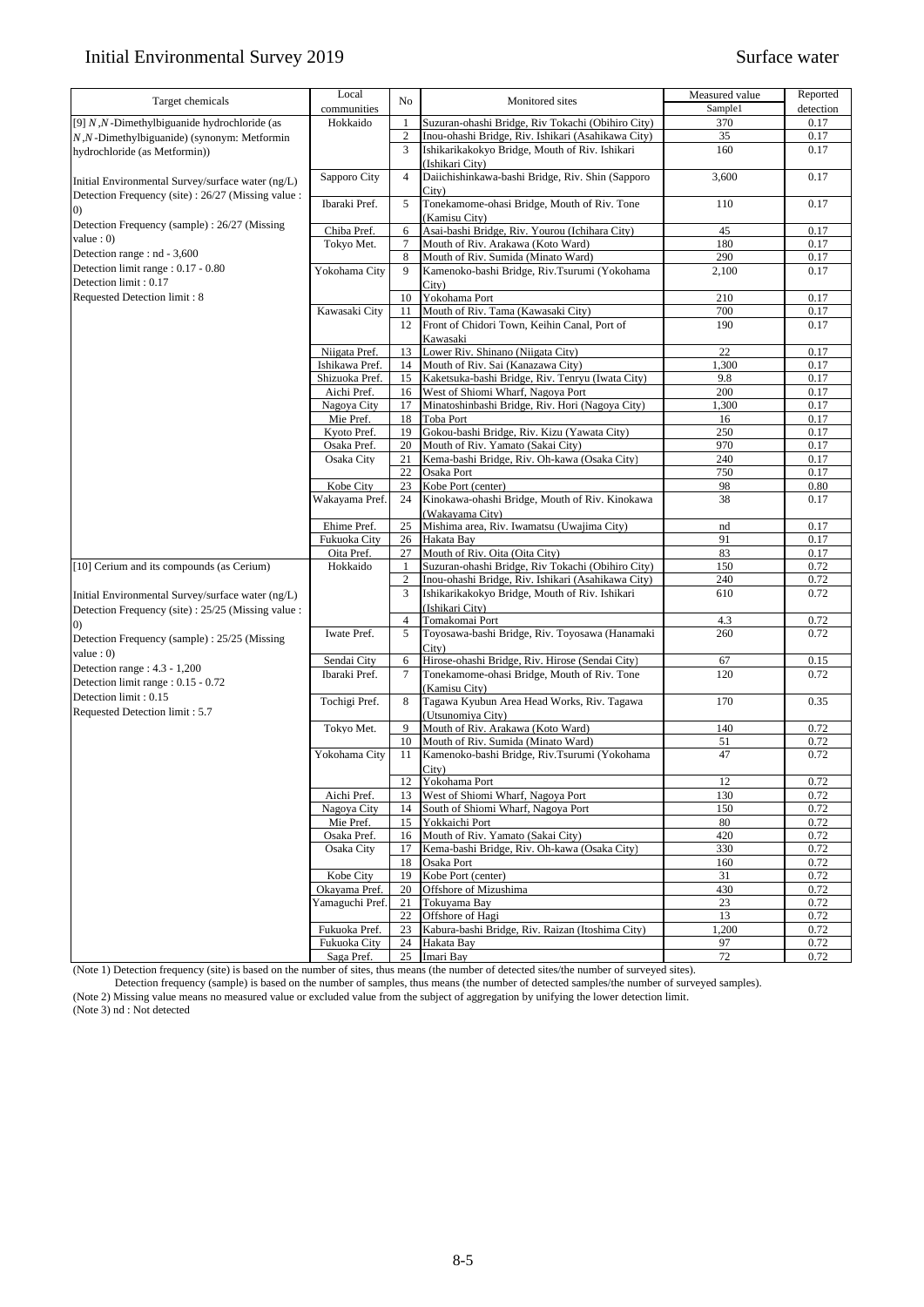| Target chemicals                                                                                         | Local<br>communities | No             | Monitored sites                                              | Measured value<br>Sample1 | Reported<br>detection |
|----------------------------------------------------------------------------------------------------------|----------------------|----------------|--------------------------------------------------------------|---------------------------|-----------------------|
| [11] Thallium and its compounds (as Thallium)                                                            | Hokkaido             | $\mathbf{1}$   | Suzuran-ohashi Bridge, Riv Tokachi (Obihiro City)            | 8.3                       | 0.36                  |
|                                                                                                          |                      | $\overline{c}$ | Inou-ohashi Bridge, Riv. Ishikari (Asahikawa City)           | 12                        | 0.36                  |
|                                                                                                          |                      | 3              | Ishikarikakokyo Bridge, Mouth of Riv. Ishikari               | 5.1                       | 0.14                  |
| Initial Environmental Survey/surface water (ng/L)<br>Detection Frequency (site) : 24/24 (Missing value : |                      |                | (Ishikari City)                                              |                           |                       |
|                                                                                                          | Sendai City          | $\overline{4}$ | Hirose-ohashi Bridge, Riv. Hirose (Sendai City)              | 100                       | 0.38                  |
| (0)                                                                                                      | Ibaraki Pref.        | 5              | Tonekamome-ohasi Bridge, Mouth of Riv. Tone                  | 10                        | 0.29                  |
| Detection Frequency (sample): 24/24 (Missing                                                             |                      |                | (Kamisu City)                                                |                           |                       |
| value : $0$ )                                                                                            | Tochigi Pref.        | 6              | Tagawa Kyubun Area Head Works, Riv. Tagawa                   | 9.2                       | 1.4                   |
| Detection range: 3.4 - 100                                                                               |                      |                | (Utsunomiya City)                                            |                           |                       |
| Detection limit range : 0.14 - 1.4                                                                       | Tokyo Met.           | $\tau$         | Mouth of Riv. Arakawa (Koto Ward)                            | 7.7                       | 0.25                  |
| Detection limit: 0.14                                                                                    |                      | 8              | Mouth of Riv. Sumida (Minato Ward)                           | 3.4                       | 0.25                  |
| Requested Detection limit: 8.1                                                                           | Yokohama City        | 9              | Kamenoko-bashi Bridge, Riv.Tsurumi (Yokohama                 | 5.9                       | 0.36                  |
|                                                                                                          |                      |                | City)                                                        |                           |                       |
|                                                                                                          | Kawasaki City        | 10             | Mouth of Riv. Tama (Kawasaki City)                           | 5.6                       | 0.14                  |
|                                                                                                          | Niigata Pref.        | 11             | Lower Riv. Shinano (Niigata City)                            | 18                        | 0.36                  |
|                                                                                                          | Ishikawa Pref.       | 12             | Mouth of Riv. Sai (Kanazawa City)                            | 3.5                       | 0.25                  |
|                                                                                                          | Nagano Pref.         | 13             | Lake Suwa (center)                                           | 5.4                       | 0.36                  |
|                                                                                                          | Shizuoka Pref.       | 14             | Shimizu Port                                                 | 10                        | 0.14                  |
|                                                                                                          | Aichi Pref.          | 15             | West of Shiomi Wharf, Nagoya Port                            | 13                        | 0.25                  |
|                                                                                                          | Nagoya City          | 16             | Minatoshinbashi Bridge, Riv. Hori (Nagoya City)              | 8.0                       | 0.14                  |
|                                                                                                          | Mie Pref.            | 17             | Yokkaichi Port                                               | 9.7                       | 0.14                  |
|                                                                                                          | Kyoto Pref.          | 18             | Gokou-bashi Bridge, Riv. Kizu (Yawata City)                  | 6.6                       | 0.36                  |
|                                                                                                          | Osaka City           | 19             | Kema-bashi Bridge, Riv. Oh-kawa (Osaka City)                 | 9.7                       | 0.36                  |
|                                                                                                          |                      | 20             | Osaka Port                                                   | 4.2                       | 0.14                  |
|                                                                                                          | Okayama Pref.        | 21             | Offshore of Mizushima                                        | 17                        | 0.14                  |
|                                                                                                          | Yamaguchi Pref.      | 22             | Tokuyama Bay                                                 | 20                        | 0.25                  |
|                                                                                                          |                      | 23             | Offshore of Hagi                                             | 11                        | 0.29                  |
|                                                                                                          | Fukuoka City         | 24             | Hakata Bay<br>Ishikarikakokyo Bridge, Mouth of Riv. Ishikari | 7.5                       | 0.29                  |
| [12] $2-(1,3-Thiazol-4-yl)-1H$ -benzoimidazole                                                           | Hokkaido             | $\mathbf{1}$   |                                                              | nd                        | 0.69                  |
| (synonym: Thiabendazole)                                                                                 |                      |                | (Ishikari City)                                              |                           |                       |
|                                                                                                          | Iwate Pref.          | $\overline{c}$ | Toyosawa-bashi Bridge, Riv. Toyosawa (Hanamaki               | nd                        | 0.49                  |
| Initial Environmental Survey/surface water (ng/L)                                                        | Miyagi Pref.         | 3              | City)<br>Futatsuya-bashi Bridge, Riv. Hasama (Tome City)     | nd                        | 0.69                  |
| Detection Frequency (site) : 11/26 (Missing value :                                                      |                      | $\overline{4}$ | Sakura-hodoukyou Bridge, Riv.Shiroishi (Shibata              | 1.2                       | 0.69                  |
| (0)                                                                                                      |                      |                | Town)                                                        |                           |                       |
| Detection Frequency (sample) : 11/26 (Missing                                                            | Yamagata Pref.       | 5              | Mouth of Riv. Mogami (Sakata City)                           | nd                        | 0.69                  |
| value : $0$ )                                                                                            | Ibaraki Pref.        | 6              | Tonekamome-ohasi Bridge, Mouth of Riv. Tone                  | 1.1                       | 0.69                  |
| Detection range : nd - 14                                                                                |                      |                | (Kamisu City)                                                |                           |                       |
| Detection limit range : 0.40 - 0.69                                                                      | Chiba Pref.          | $\overline{7}$ | Asai-bashi Bridge, Riv. Yourou (Ichihara City)               | $*0.53$                   | 0.40                  |
| Detection limit: 0.69                                                                                    | Tokyo Met.           | 8              | Mouth of Riv. Arakawa (Koto Ward)                            | 1.5                       | 0.69                  |
| Requested Detection limit: 56                                                                            |                      | 9              | Mouth of Riv. Sumida (Minato Ward)                           | 2.8                       | 0.69                  |
|                                                                                                          | Yokohama City        | 10             | Kamenoko-bashi Bridge, Riv.Tsurumi (Yokohama                 | 14                        | 0.69                  |
|                                                                                                          |                      |                | City)                                                        |                           |                       |
|                                                                                                          |                      | 11             | Yokohama Port                                                | 1.5                       | 0.69                  |
|                                                                                                          | Niigata Pref.        | 12             | Lower Riv. Shinano (Niigata City)                            | nd                        | 0.69                  |
|                                                                                                          | Ishikawa Pref.       | 13             | Mouth of Riv. Sai (Kanazawa City)                            | 1.8                       | 0.69                  |
|                                                                                                          | Nagano Pref.         | 14             | Lake Suwa (center)                                           | nd                        | 0.69                  |
|                                                                                                          | Shizuoka Pref.       | 15             | Shimizu Port                                                 | nd                        | 0.69                  |
|                                                                                                          | Aichi Pref.          | 16             | West of Shiomi Wharf, Nagoya Port                            | 0.96                      | 0.69                  |
|                                                                                                          | Mie Pref.            |                | 17 Toba Port                                                 | nd                        | 0.69                  |
|                                                                                                          | Kyoto Pref.          | 18             | Miyazu Port                                                  | nd                        | 0.69                  |
|                                                                                                          | Osaka Pref.          | 19             | Mouth of Riv. Yamato (Sakai City)                            | 4.4                       | 0.69                  |
|                                                                                                          | Osaka City           | 20             | Osaka Port                                                   | 9.2                       | 0.69                  |
|                                                                                                          | Kobe City            | 21             | Kobe Port (center)                                           | 1.3                       | 0.69                  |
|                                                                                                          | Wakayama Pref.       | 22             | Kinokawa-ohashi Bridge, Mouth of Riv. Kinokawa               | nd                        | 0.69                  |
|                                                                                                          |                      |                | (Wakayama City)                                              |                           |                       |
|                                                                                                          | Yamaguchi Pref.      | 23             | Offshore of Hagi                                             | nd                        | 0.69                  |
|                                                                                                          | Fukuoka Pref.        | 24             | Kabura-bashi Bridge, Riv. Raizan (Itoshima City)             | nd                        | 0.40                  |
|                                                                                                          |                      | 25             | Offshore of Omuta                                            | nd                        | 0.40                  |
|                                                                                                          | Oita Pref.           | 26             | Mouth of Riv. Oita (Oita City)                               | nd                        | 0.69                  |

(Note 1) Detection frequency (site) is based on the number of sites, thus means (the number of detected sites/the number of surveyed sites).

Detection frequency (sample) is based on the number of samples, thus means (the number of detected samples/the number of surveyed samples).

(Note 2) Missing value means no measured value or excluded value from the subject of aggregation by unifying the lower detection limit.

(Note 3) nd : Not detected

(Note 4) \* : Reference value (less then unified detection limit). It was treated as nd in the aggregation.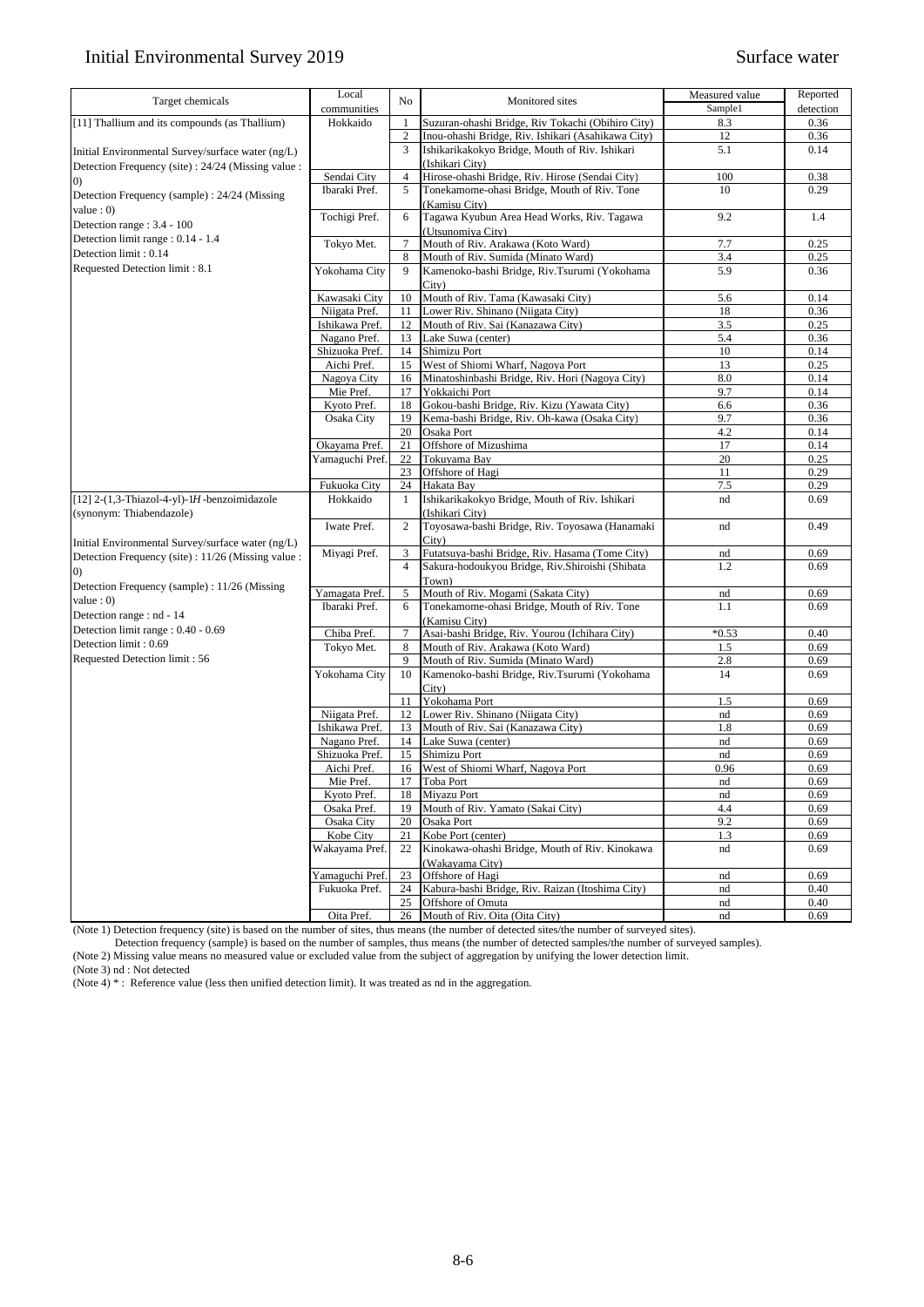|                                                       | Local          |                  |                                                    | Measured value | Reported  |
|-------------------------------------------------------|----------------|------------------|----------------------------------------------------|----------------|-----------|
| Target chemicals                                      | communities    | No               | Monitored sites                                    | Sample1        | detection |
| [13] Tiamulin                                         | Hokkaido       | 1                | Ishikarikakokyo Bridge, Mouth of Riv. Ishikari     | nd             | 0.0094    |
|                                                       |                |                  | (Ishikari City)                                    |                |           |
|                                                       | Iwate Pref.    | $\overline{c}$   | Toyosawa-bashi Bridge, Riv. Toyosawa (Hanamaki     | 0.081          | 0.0094    |
| Initial Environmental Survey/surface water (ng/L)     |                |                  |                                                    |                |           |
| Detection Frequency (site) : 6/27 (Missing value : 0) |                |                  | City)                                              |                |           |
| Detection Frequency (sample): 6/27 (Missing value)    | Ibaraki Pref.  | 3                | Tonekamome-ohasi Bridge, Mouth of Riv. Tone        | 0.44           | 0.0094    |
| : 0)                                                  |                |                  | (Kamisu City)                                      |                |           |
| Detection range : nd - 3.1                            | Tochigi Pref.  | $\overline{4}$   | Tagawa Kyubun Area Head Works, Riv. Tagawa         | $*0.012$       | 0.0094    |
| Detection limit range : 0.0094 - 0.013                |                |                  | (Utsunomiya City)                                  |                |           |
| Detection limit: 0.013                                | Saitama City   | 5                | Nakadote-hashi Bridge, Riv. Kamo (Saitama City)    | nd             | 0.0094    |
|                                                       | Chiba Pref.    | 6                | Asai-bashi Bridge, Riv. Yourou (Ichihara City)     | 0.054          | 0.0094    |
| Requested Detection limit: 0.6                        | Tokyo Met.     | $\boldsymbol{7}$ | Mouth of Riv. Arakawa (Koto Ward)                  | $*0.012$       | 0.0094    |
|                                                       |                | 8                | Mouth of Riv. Sumida (Minato Ward)                 | nd             | 0.0094    |
|                                                       | Yokohama City  | 9                | Kamenoko-bashi Bridge, Riv.Tsurumi (Yokohama       | nd             | 0.0094    |
|                                                       |                |                  | City)                                              |                |           |
|                                                       |                | 10               | Yokohama Port                                      | nd             | 0.0094    |
|                                                       | Kawasaki City  | 11               | Mouth of Riv. Tama (Kawasaki City)                 | nd             | 0.0094    |
|                                                       | Niigata Pref.  | 12               | Lower Riv. Shinano (Niigata City)                  | nd             | 0.0094    |
|                                                       | Nagano Pref.   | 13               | Tategahana-bashi Bridge, Riv. Shinano (Nakano      | 0.024          | 0.0094    |
|                                                       |                |                  | City)                                              |                |           |
|                                                       | Aichi Pref.    | 14               | West of Shiomi Wharf, Nagoya Port                  | nd             | 0.0094    |
|                                                       |                |                  |                                                    |                |           |
|                                                       | Shiga Pref.    | 15               | Lake Biwa (center, offshore of Minamihira)         | nd             | 0.013     |
|                                                       |                | 16               | Lake Biwa (center, offshore of Karasaki)           | nd             | 0.013     |
|                                                       | Kyoto Pref.    | 17               | Miyazu Port                                        | nd             | 0.0094    |
|                                                       | Kyoto City     | 18               | Miyamae-bashi Bridge, Riv. Katsura (Kyoto City)    | nd             | 0.0094    |
|                                                       | Osaka City     | 19               | Kema-bashi Bridge, Riv. Oh-kawa (Osaka City)       | nd             | 0.0094    |
|                                                       |                | 20               | Osaka Port                                         | nd             | 0.0094    |
|                                                       | Kobe City      | 21               | Kobe Port (center)                                 | nd             | 0.013     |
|                                                       | Wakayama Pref. | 22               | Kinokawa-ohashi Bridge, Mouth of Riv. Kinokawa     | nd             | 0.0094    |
|                                                       |                |                  | (Wakavama City)                                    |                |           |
|                                                       | Okayama Pref.  | 23               | Sasagase-bashi Bridge, Riv. Sasagase (Okayama      | nd             | 0.0094    |
|                                                       |                |                  | City)                                              |                |           |
|                                                       | Saga Pref.     | 24               | Imari Bay                                          | nd             | 0.0094    |
|                                                       | Miyazaki Pref. | 25               | Matsubara-bashi Bridge, Riv. Heda (Kawaminami      | 0.030          | 0.0094    |
|                                                       |                |                  | Town)                                              |                |           |
|                                                       |                | 26               | Takanabe-ohashi Bridge, Riv. Omaru (Takanabe       | nd             | 0.0094    |
|                                                       |                |                  | Town)                                              |                |           |
|                                                       |                | 27               | Aioi-bashi Bridge, Riv. Ohyodo (Miyazaki City)     | 3.1            | 0.0094    |
|                                                       |                |                  | Suzuran-ohashi Bridge, Riv Tokachi (Obihiro City)  |                |           |
| [14] N-Nitrosodiethylamine                            | Hokkaido       | $\mathbf{1}$     |                                                    | 0.085          | 0.026     |
|                                                       |                | $\sqrt{2}$       | Inou-ohashi Bridge, Riv. Ishikari (Asahikawa City) | 0.10           | 0.026     |
| Initial Environmental Survey/surface water (ng/L)     | Iwate Pref.    | 3                | Toyosawa-bashi Bridge, Riv. Toyosawa (Hanamaki     | 0.063          | 0.026     |
| Detection Frequency (site) : 25/25 (Missing value :   |                |                  | City)                                              |                |           |
| $\left( 0\right)$                                     | Akita Pref.    | $\overline{4}$   | Akita Canal (Akita City)                           | 0.36           | 0.026     |
| Detection Frequency (sample) : 25/25 (Missing         | Yamagata Pref. | 5                | Mouth of Riv. Mogami (Sakata City)                 | 0.079          | 0.026     |
| value $: 0)$                                          | Ibaraki Pref.  | 6                | Tonekamome-ohasi Bridge, Mouth of Riv. Tone        | 0.13           | 0.026     |
| Detection range: 0.037 - 1.6                          |                |                  | (Kamisu City)                                      |                |           |
|                                                       | Gunma Pref.    | $\overline{7}$   | Okuhara-bashi Bridge, Riv. Arato (Maebashi City)   | 0.21           | 0.026     |
| Detection limit range: 0.026                          | Saitama Pref.  | 8                | Akigaseshusuizeki of Riv. Arakawa (Shiki City)     | 0.086          | 0.026     |
| Detection limit: 0.026                                | Tokyo Met.     | 9                | Mouth of Riv. Arakawa (Koto Ward)                  | 0.12           | 0.026     |
| Requested Detection limit: 0.14                       |                | 10               | Mouth of Riv. Sumida (Minato Ward)                 | 0.067          | 0.026     |
|                                                       | Yokohama City  | 11               | Kamenoko-bashi Bridge, Riv.Tsurumi (Yokohama       | 0.54           | 0.026     |
|                                                       |                |                  | City)                                              |                |           |
|                                                       | Niigata Pref.  | 12               | Lower Riv. Shinano (Niigata City)                  | 0.056          | 0.026     |
|                                                       | Ishikawa Pref. | 13               | Mouth of Riv. Sai (Kanazawa City)                  | 0.048          | 0.026     |
|                                                       | Nagano Pref.   | 14               | Lake Suwa (center)                                 | 0.16           | 0.026     |
|                                                       | Shizuoka Pref. | 15               | Kaketsuka-bashi Bridge, Riv. Tenryu (Iwata City)   | 0.062          | 0.026     |
|                                                       |                |                  |                                                    |                |           |
|                                                       |                | 16               | Downstream of Riv. Yokosuka (Kosai Ciyt)           | 0.095          | 0.026     |
|                                                       | Nagoya City    | 17               | Minatoshinbashi Bridge, Riv. Hori (Nagoya City)    | 0.19           | 0.026     |
|                                                       | Kyoto Pref.    | 18               | Gokou-bashi Bridge, Riv. Kizu (Yawata City)        | 0.056          | 0.026     |
|                                                       | Osaka Pref.    | 19               | Mouth of Riv. Yamato (Sakai City)                  | 1.6            | 0.026     |
|                                                       | Osaka City     | 20               | Kema-bashi Bridge, Riv. Oh-kawa (Osaka City)       | 0.21           | 0.026     |
|                                                       | Nara Pref.     | 21               | Taisho-bashi Bridge, Riv. Yamato (Oji Town)        | 0.084          | 0.026     |
|                                                       | Wakayama Pref. | 22               | Kinokawa-ohashi Bridge, Mouth of Riv. Kinokawa     | 0.054          | 0.026     |
|                                                       |                |                  | (Wakayama City)                                    |                |           |
|                                                       | Ehime Pref.    | 23               | Mishima area, Riv. Iwamatsu (Uwajima City)         | 0.037          | 0.026     |
|                                                       | Fukuoka Pref.  | 24               | Kabura-bashi Bridge, Riv. Raizan (Itoshima City)   | 0.046          | 0.026     |
|                                                       | Oita Pref.     | 25               | Mouth of Riv. Oita (Oita City)                     | 0.10           | 0.026     |

(Note 1) Detection frequency (site) is based on the number of sites, thus means (the number of detected sites/the number of surveyed sites).

Detection frequency (sample) is based on the number of samples, thus means (the number of detected samples/the number of surveyed samples).

(Note 2) Missing value means no measured value or excluded value from the subject of aggregation by unifying the lower detection limit.

(Note 3) nd : Not detected

(Note 4) \*: Reference value (less then unified detection limit). It was treated as nd in the aggregation.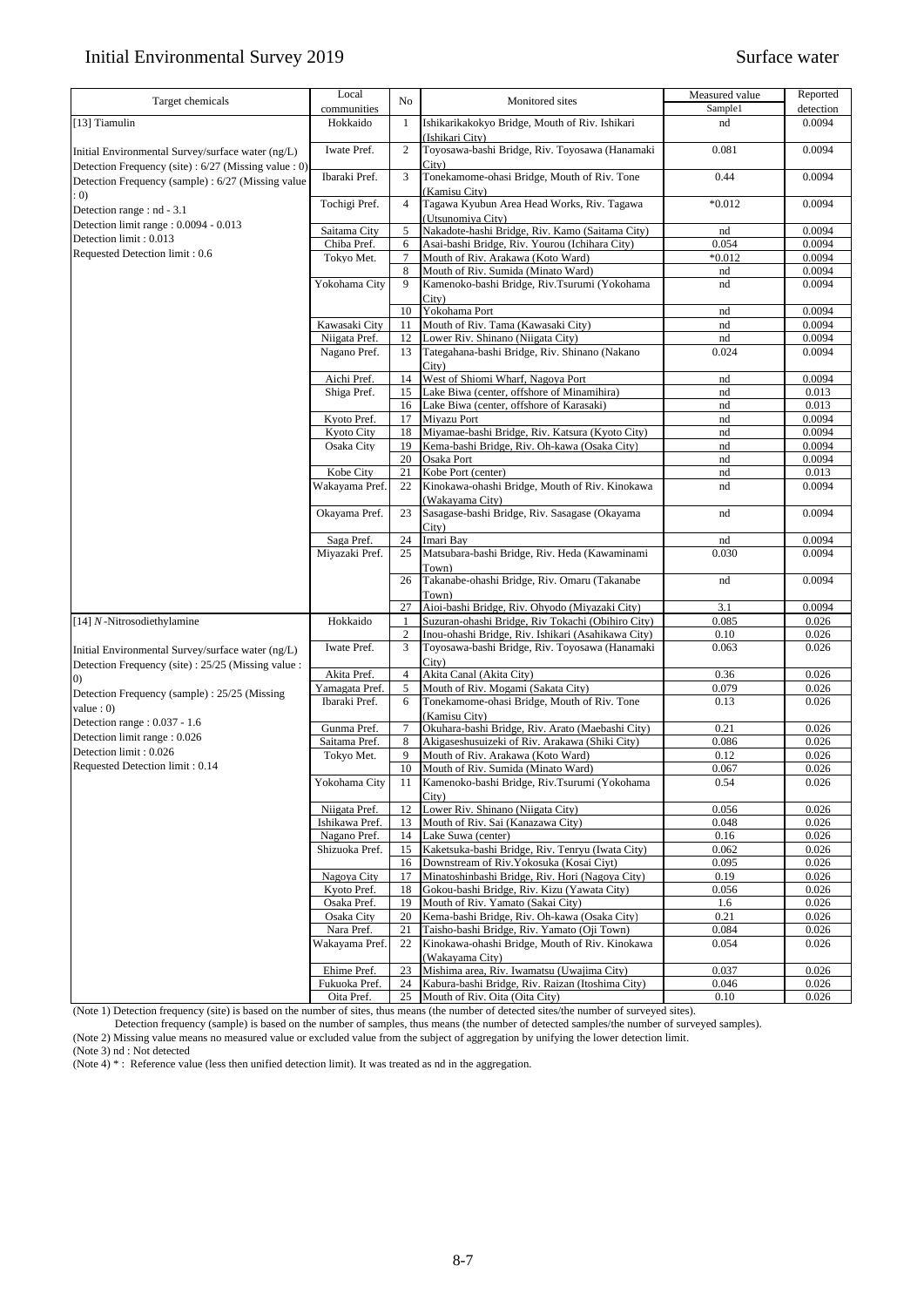| Target chemicals                                                                                       | Local<br>communities       | No                    | Monitored sites                                                                                      | Measured value<br>Sample1 | Reported<br>detection    |
|--------------------------------------------------------------------------------------------------------|----------------------------|-----------------------|------------------------------------------------------------------------------------------------------|---------------------------|--------------------------|
| [15] $N$ -Nitrosodimethylamine                                                                         | Hokkaido                   | -1                    | Suzuran-ohashi Bridge, Riv Tokachi (Obihiro City)                                                    | 0.35                      | 0.024                    |
|                                                                                                        |                            | $\overline{2}$        | Inou-ohashi Bridge, Riv. Ishikari (Asahikawa City)                                                   | 0.16                      | 0.024                    |
| Initial Environmental Survey/surface water (ng/L)<br>Detection Frequency (site): 26/26 (Missing value: | Iwate Pref.                | 3                     | Toyosawa-bashi Bridge, Riv. Toyosawa (Hanamaki<br>City)                                              | 0.18                      | 0.024                    |
| (0)                                                                                                    | Akita Pref.                | $\overline{4}$        | Akita Canal (Akita City)                                                                             | 0.14                      | 0.024                    |
| Detection Frequency (sample): 26/26 (Missing)                                                          | Yamagata Pref.             | 5                     | Mouth of Riv. Mogami (Sakata City)                                                                   | 0.12                      | 0.024                    |
| value : $0$ )                                                                                          | Ibaraki Pref.              | 6                     | Tonekamome-ohasi Bridge, Mouth of Riv. Tone<br>(Kamisu City)                                         | 0.30                      | 0.024                    |
| Detection range: 0.12 - 8.1                                                                            | Gunma Pref.                | $\boldsymbol{7}$      | Okuhara-bashi Bridge, Riv. Arato (Maebashi City)                                                     | 0.74                      | 0.024                    |
| Detection limit range: 0.024                                                                           | Saitama Pref.              | 8                     | Akigaseshusuizeki of Riv. Arakawa (Shiki City)                                                       | 0.18                      | 0.024                    |
| Detection limit: 0.024                                                                                 | Tokyo Met.                 | 9                     | Mouth of Riv. Arakawa (Koto Ward)                                                                    | 0.30                      | 0.024                    |
| Requested Detection limit: 0.41                                                                        |                            | 10                    | Mouth of Riv. Sumida (Minato Ward)                                                                   | 0.39                      | 0.024                    |
|                                                                                                        | Yokohama City              | 11                    | Kamenoko-bashi Bridge, Riv.Tsurumi (Yokohama<br>City)                                                | 8.1                       | 0.024                    |
|                                                                                                        | Niigata Pref.              | 12                    | Lower Riv. Shinano (Niigata City)                                                                    | 0.34                      | 0.024                    |
|                                                                                                        | Ishikawa Pref.             | 13                    | Mouth of Riv. Sai (Kanazawa City)                                                                    | 0.25                      | 0.024                    |
|                                                                                                        | Nagano Pref.               | 14                    | Lake Suwa (center)                                                                                   | 0.40                      | 0.024                    |
|                                                                                                        | Shizuoka Pref.             | 15                    | Kaketsuka-bashi Bridge, Riv. Tenryu (Iwata City)                                                     | 0.29                      | 0.024                    |
|                                                                                                        |                            | 16                    | Downstream of Riv. Yokosuka (Kosai Ciyt)                                                             | 2.9                       | 0.024                    |
|                                                                                                        | Nagoya City                | 17                    | Minatoshinbashi Bridge, Riv. Hori (Nagoya City)<br>Gokou-bashi Bridge, Riv. Kizu (Yawata City)       | 2.8                       | 0.024<br>0.024           |
|                                                                                                        | Kyoto Pref.<br>Osaka Pref. | 18<br>19              | Mouth of Riv. Yamato (Sakai City)                                                                    | 0.15<br>0.84              | 0.024                    |
|                                                                                                        | Osaka City                 | 20                    | Kema-bashi Bridge, Riv. Oh-kawa (Osaka City)                                                         | 1.7                       | 0.024                    |
|                                                                                                        |                            | 21                    | Osaka Port                                                                                           | 1.0                       | 0.024                    |
|                                                                                                        | Nara Pref.                 | 22                    | Taisho-bashi Bridge, Riv. Yamato (Oji Town)                                                          | 0.25                      | 0.024                    |
|                                                                                                        | Wakayama Pref.             | 23                    | Kinokawa-ohashi Bridge, Mouth of Riv. Kinokawa                                                       | 0.27                      | 0.024                    |
|                                                                                                        |                            |                       | (Wakayama City)                                                                                      |                           |                          |
|                                                                                                        | Ehime Pref.                | 24                    | Mishima area, Riv. Iwamatsu (Uwajima City)                                                           | 0.26                      | 0.024                    |
|                                                                                                        | Fukuoka Pref.              | 25                    | Kabura-bashi Bridge, Riv. Raizan (Itoshima City)                                                     | 0.50                      | 0.024                    |
|                                                                                                        | Oita Pref.                 | 26                    | Mouth of Riv. Oita (Oita City)                                                                       | 0.16                      | 0.024                    |
| [16] Valproic Acid                                                                                     | Hokkaido                   | $\mathbf{1}$          | Suzuran-ohashi Bridge, Riv Tokachi (Obihiro City)                                                    | nd                        | 1.7                      |
|                                                                                                        |                            | $\boldsymbol{2}$<br>3 | Inou-ohashi Bridge, Riv. Ishikari (Asahikawa City)<br>Ishikarikakokyo Bridge, Mouth of Riv. Ishikari | nd<br>nd                  | 1.7<br>1.7               |
| Initial Environmental Survey/surface water (ng/L)                                                      |                            |                       | (Ishikari City)                                                                                      |                           |                          |
| Detection Frequency (site) : 9/27 (Missing value : 1)                                                  | Sendai City                | $\overline{4}$        | Hirose-ohashi Bridge, Riv. Hirose (Sendai City)                                                      | nd                        | 1.7                      |
| Detection Frequency (sample) : 9/27 (Missing value)                                                    | Akita Pref.                | 5                     | Akita Canal (Akita City)                                                                             | nd                        | 1.7                      |
| : 1)                                                                                                   | Chiba Pref.                | 6                     | Asai-bashi Bridge, Riv. Yourou (Ichihara City)                                                       | nd                        | 1.7                      |
| Detection range : nd - 24                                                                              | Tokyo Met.                 | $\tau$                | Mouth of Riv. Arakawa (Koto Ward)                                                                    | nd                        | 1.7                      |
| Detection limit range : 1.4 - 3.1                                                                      |                            | 8                     | Mouth of Riv. Sumida (Minato Ward)                                                                   | 10                        | 1.7                      |
| Detection limit: 3.1<br>Requested Detection limit: 1,000                                               | Yokohama City              | 9                     | Kamenoko-bashi Bridge, Riv.Tsurumi (Yokohama<br>City)                                                | 24                        | 1.7                      |
|                                                                                                        |                            | 10                    | Yokohama Port                                                                                        | nd                        | 1.7                      |
|                                                                                                        | Kawasaki City              | 11                    | Front of Ougi Town, Keihin Canal, Port of Kawasaki                                                   | nd                        | 1.7                      |
|                                                                                                        | Ishikawa Pref.             | 12                    | Mouth of Riv. Sai (Kanazawa City)                                                                    | 11                        | 1.7                      |
|                                                                                                        | Nagano Pref.               | 13                    | Tategahana-bashi Bridge, Riv. Shinano (Nakano<br>City)                                               | nd                        | 3.1                      |
|                                                                                                        |                            | 14                    | Lake Suwa (center)                                                                                   | nd                        | 3.1                      |
|                                                                                                        | Aichi Pref.                | 15                    | West of Shiomi Wharf, Nagoya Port                                                                    | nd                        | 1.7                      |
|                                                                                                        | Nagoya City                | 16                    | Minatoshinbashi Bridge, Riv. Hori (Nagoya City)                                                      | 15                        | 1.7                      |
|                                                                                                        | Osaka Pref.                | 17                    | Mouth of Riv. Yamato (Sakai City)                                                                    | 12                        | 1.7                      |
|                                                                                                        | Osaka City                 | 18                    | Kema-bashi Bridge, Riv. Oh-kawa (Osaka City)                                                         | nd                        | 1.7                      |
|                                                                                                        |                            | 19                    | Osaka Port                                                                                           | 13                        | 1.7                      |
|                                                                                                        | Wakayama Pref.             | 20                    | Kinokawa-ohashi Bridge, Mouth of Riv. Kinokawa<br>(Wakavama City)                                    | nd                        | 1.7                      |
|                                                                                                        | Okayama Pref.              | 21                    | Sasagase-bashi Bridge, Riv. Sasagase (Okayama<br>City)                                               | 6.6                       | 1.7                      |
|                                                                                                        |                            | 22                    | Offshore of Mizushima                                                                                | 4.8                       | 1.7                      |
|                                                                                                        | Yamaguchi Pref.            | 23                    | Tokuyama Bay                                                                                         | nd                        | 1.4                      |
|                                                                                                        |                            | 24                    | Offshore of Hagi                                                                                     | nd                        | 1.4                      |
|                                                                                                        | Kagawa Pref.               | 25                    | Takamatsu Port                                                                                       | 5.3                       | 2.9                      |
|                                                                                                        | Fukuoka City               | 26                    | Hakata Bay                                                                                           | nd                        | 1.7                      |
|                                                                                                        | Kitakyushu City            | 27                    | Dokai Bay                                                                                            | $\hspace{0.05cm} \ldots$  | $\hspace{0.05cm} \ldots$ |
|                                                                                                        | Oita Pref.                 | 28                    | Mouth of Riv. Oita (Oita City)                                                                       | nd                        | 1.7                      |

(Note 1) Detection frequency (site) is based on the number of sites, thus means (the number of detected sites/the number of surveyed sites).

 Detection frequency (sample) is based on the number of samples, thus means (the number of detected samples/the number of surveyed samples). (Note 2) Missing value means no measured value or excluded value from the subject of aggregation by unifying the lower detection limit.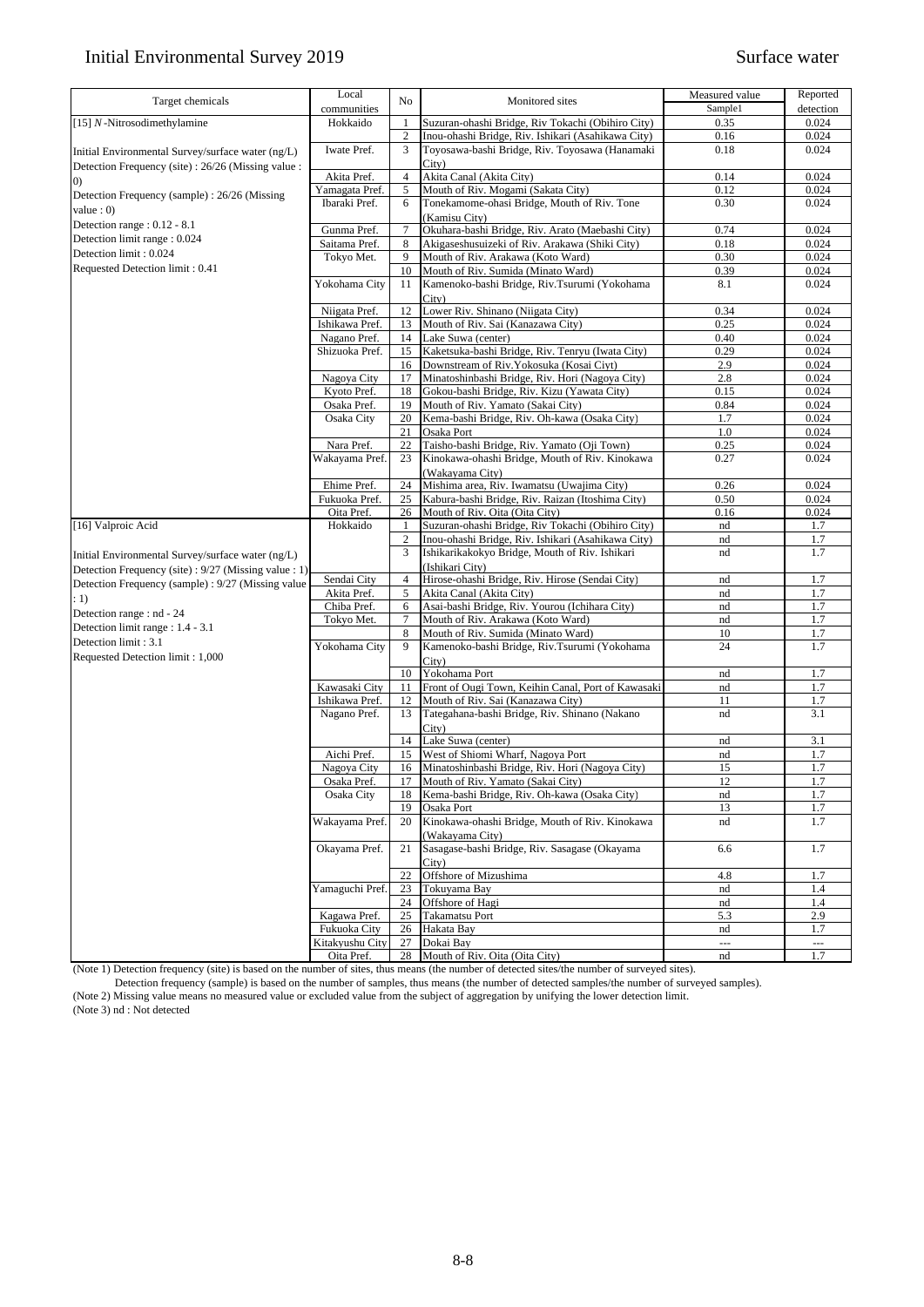|                                                           | Local                     |                |                                                                                   | Measured value | Reported       |
|-----------------------------------------------------------|---------------------------|----------------|-----------------------------------------------------------------------------------|----------------|----------------|
| Target chemicals                                          | communities               | No             | Monitored sites                                                                   | Sample1        | detection      |
| [18] Pyrimethanil                                         | Hokkaido                  | $\mathbf{1}$   | Inou-ohashi Bridge, Riv. Ishikari (Asahikawa City)                                | $\overline{a}$ | $\overline{a}$ |
| Initial Environmental Survey/surface water (ng/L)         | Iwate Pref.               | $\overline{c}$ | Toyosawa-bashi Bridge, Riv. Toyosawa (Hanamaki<br>City)                           | nd             | 0.17           |
| Detection Frequency (site): 0/26 (Missing value: 1)       | Miyagi Pref.              | 3              | Futatsuya-bashi Bridge, Riv. Hasama (Tome City)                                   | nd             | 0.21           |
| Detection Frequency (sample): 0/26 (Missing value)        |                           | $\overline{4}$ | Sakura-hodoukyou Bridge, Riv.Shiroishi (Shibata<br>Town)                          | nd             | 0.21           |
| : 1)                                                      | Yamagata Pref.            | 5              | Mouth of Riv. Mogami (Sakata City)                                                | nd             | 0.21           |
| Detection range : nd                                      | Ibaraki Pref.             | 6              | Tonekamome-ohasi Bridge, Mouth of Riv. Tone                                       | nd             | 0.21           |
| Detection limit range : 0.17 - 2.1                        |                           |                | (Kamisu City)                                                                     |                |                |
| Detection limit: 2.1                                      | Saitama Pref.             | $\tau$         | Akigaseshusuizeki of Riv. Arakawa (Shiki City)                                    | nd             | 0.21           |
| Requested Detection limit: 200                            | Chiba Pref.               | 8              | Asai-bashi Bridge, Riv. Yourou (Ichihara City)                                    | $*1.1$         | 0.21           |
|                                                           | Tokyo Met.                | 9              | Mouth of Riv. Arakawa (Koto Ward)                                                 | nd             | 0.21           |
|                                                           |                           | 10             | Mouth of Riv. Sumida (Minato Ward)                                                | nd             | 0.21           |
|                                                           | Yokohama City             | 11             | Kamenoko-bashi Bridge, Riv.Tsurumi (Yokohama<br>City)                             | nd             | 0.21           |
|                                                           |                           | 12             | Yokohama Port                                                                     | nd             | 0.21           |
|                                                           | Kawasaki City             | 13             | Mouth of Riv. Tama (Kawasaki City)                                                | nd             | 0.21           |
|                                                           | Niigata Pref.             | 14             | Lower Riv. Shinano (Niigata City)                                                 | nd             | 0.21           |
|                                                           | Nagano Pref.              | 15             | Tategahana-bashi Bridge, Riv. Shinano (Nakano<br>City)                            | $*0.68$        | 0.21           |
|                                                           | Shizuoka Pref.            | 16             | Shimizu Port                                                                      | nd             | 0.21           |
|                                                           | Aichi Pref.               | 17             | West of Shiomi Wharf, Nagoya Port                                                 | nd             | 0.21           |
|                                                           | Mie Pref.                 | 18             | Toba Port                                                                         | nd             | 0.21           |
|                                                           | Kyoto City                | 19             | Miyamae-bashi Bridge, Riv. Katsura (Kyoto City)                                   | nd             | 0.21           |
|                                                           | Osaka Pref.               | 20             | Mouth of Riv. Yamato (Sakai City)                                                 | nd             | 0.21           |
|                                                           | Osaka City                | 21             | Osaka Port                                                                        | nd             | 0.21           |
|                                                           | Nara Pref.                | 22             | Taisho-bashi Bridge, Riv. Yamato (Oji Town)                                       | nd             | 0.21           |
|                                                           | Okayama Pref.             | 23             | Sasagase-bashi Bridge, Riv. Sasagase (Okayama<br>City)                            | nd             | 0.21           |
|                                                           | Yamaguchi Pref            | 24             | Tokuyama Bay                                                                      | nd             | 0.21           |
|                                                           | Ehime Pref.               | 25             | Mishima area, Riv. Iwamatsu (Uwajima City)                                        | nd             | 0.21           |
|                                                           | Fukuoka Pref.             | 26             | Kabura-bashi Bridge, Riv. Raizan (Itoshima City)                                  | nd             | 2.1            |
|                                                           |                           | 27             | Offshore of Omuta                                                                 | nd             | 2.1            |
| [19] 3-Benzylidene camphor                                | Hokkaido                  | $\mathbf{1}$   | Ishikarikakokyo Bridge, Mouth of Riv. Ishikari<br>(Ishikari City)                 | nd             | 7.4            |
| Initial Environmental Survey/surface water (ng/L)         |                           | $\overline{c}$ | Tomakomai Port                                                                    | nd             | 7.4            |
| Detection Frequency (site): 0/28 (Missing value: 0)       | Akita Pref.               | 3              | Akita Canal (Akita City)                                                          | nd             | 7.4            |
| Detection Frequency (sample) : 0/28 (Missing value<br>(0) | Tochigi Pref.             | $\overline{4}$ | Tagawa Kyubun Area Head Works, Riv. Tagawa<br>(Utsunomiya City)                   | nd             | 7.4            |
| Detection range : nd                                      | Chiba Pref.               | 5              | Asai-bashi Bridge, Riv. Yourou (Ichihara City)                                    | nd             | 7.4            |
| Detection limit range : 7.4 - 23                          | Tokyo Met.                | 6              | Mouth of Riv. Arakawa (Koto Ward)                                                 | nd             | 7.4            |
| Detection limit: 23                                       |                           | 7              | Mouth of Riv. Sumida (Minato Ward)                                                | nd             | 7.4            |
| Requested Detection limit: 40                             | Yokohama City             | 8              | Kamenoko-bashi Bridge, Riv.Tsurumi (Yokohama<br>City)                             | nd             | 7.4            |
|                                                           | Kawasaki City             | 9              | Mouth of Riv. Tama (Kawasaki City)                                                | nd             | 7.4            |
|                                                           |                           | 10             | Front of Ougi Town, Keihin Canal, Port of Kawasaki                                | nd             | 7.4            |
|                                                           | Ishikawa Pref.            | 11             | Mouth of Riv. Sai (Kanazawa City)                                                 | nd             | 7.4            |
|                                                           | Nagano Pref.              | 12             | Tategahana-bashi Bridge, Riv. Shinano (Nakano<br>City)                            | nd             | 7.4            |
|                                                           | Shizuoka Pref.            | 13             | Kaketsuka-bashi Bridge, Riv. Tenryu (Iwata City)                                  | nd             | 7.4            |
|                                                           | Nagoya City               | 14             | Minatoshinbashi Bridge, Riv. Hori (Nagoya City)                                   | nd             | 7.4            |
|                                                           | Mie Pref.                 | 15             | <b>Toba Port</b>                                                                  | nd             | 7.4            |
|                                                           | Shiga Pref.               | 16             | Lake Biwa (center, offshore of Minamihira)                                        | nd             | 7.4            |
|                                                           |                           | 17             | Lake Biwa (center, offshore of Karasaki)                                          | nd             | 7.4            |
|                                                           | Kyoto Pref.               | 18             | Gokou-bashi Bridge, Riv. Kizu (Yawata City)                                       | nd             | 7.4            |
|                                                           | Osaka Pref.<br>Osaka City | 19<br>20       | Mouth of Riv. Yamato (Sakai City)<br>Kema-bashi Bridge, Riv. Oh-kawa (Osaka City) | nd             | 7.4<br>7.4     |
|                                                           |                           | 21             | Osaka Port                                                                        | nd<br>nd       | 7.4            |
|                                                           | Wakayama Pref.            | 22             | Kinokawa-ohashi Bridge, Mouth of Riv. Kinokawa<br>(Wakayama City)                 | nd             | 7.4            |
|                                                           | Okayama Pref.             | 23             | Sasagase-bashi Bridge, Riv. Sasagase (Okayama                                     | nd             | 23             |
|                                                           |                           | 24             | City)<br>Offshore of Mizushima                                                    | nd             | 23             |
|                                                           | Yamaguchi Pref.           | 25             | Offshore of Hagi                                                                  | nd             | 7.4            |
|                                                           | Ehime Pref.               | 26             | Sawadu Fishing Port                                                               | nd             | 7.4            |
|                                                           | Fukuoka Pref.             | 27             | Offshore of Omuta                                                                 | nd             | 7.4            |
|                                                           | Oita Pref.                | 28             | Mouth of Riv. Oita (Oita City)                                                    | nd             | 7.4            |

(Note 1) Detection frequency (site) is based on the number of sites, thus means (the number of detected sites/the number of surveyed sites).

Detection frequency (sample) is based on the number of samples, thus means (the number of detected samples/the number of surveyed samples).

(Note 2) --- : Missing value

(Note 3) Missing value means no measured value or excluded value from the subject of aggregation by unifying the lower detection limit.

(Note 4) nd : Not detected

(Note 5) \* : Reference value (less then unified detection limit). It was treated as nd in the aggregation.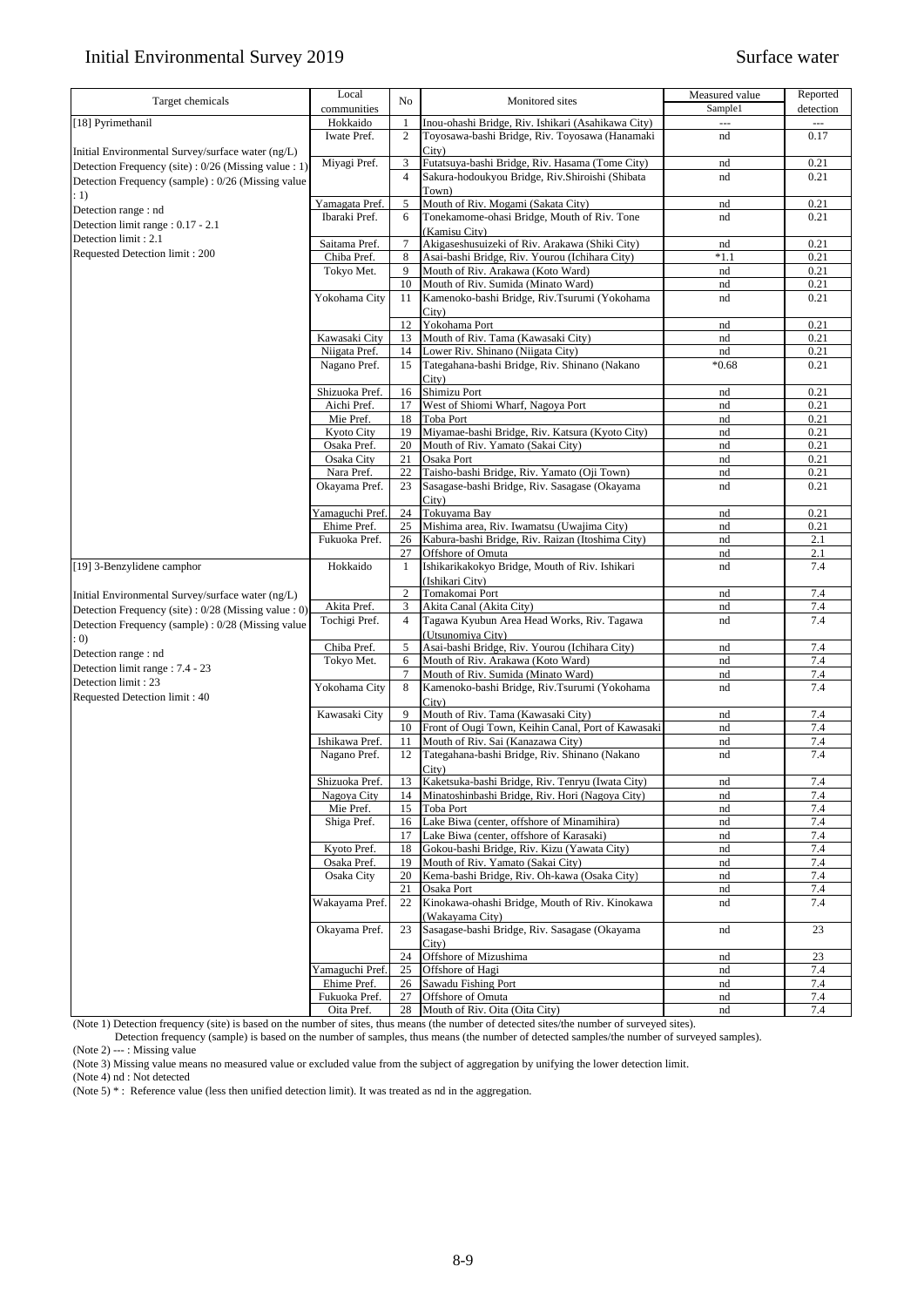| Target chemicals                                      | Local<br>communities | No                             | Monitored sites                                                                                     | Measured value<br>Sample1 | Reported<br>detection |
|-------------------------------------------------------|----------------------|--------------------------------|-----------------------------------------------------------------------------------------------------|---------------------------|-----------------------|
| [20] Benzyl-p-hydroxybenzoate (synonym:               | Hokkaido             | $\mathbf{1}$                   | Inou-ohashi Bridge, Riv. Ishikari (Asahikawa City)                                                  | nd                        | 0.29                  |
| Benzylparaben)                                        | Iwate Pref.          | $\overline{c}$                 | Toyosawa-bashi Bridge, Riv. Toyosawa (Hanamaki<br>City)                                             | nd                        | 0.29                  |
|                                                       | Akita Pref.          | 3                              | Akita Canal (Akita City)                                                                            | nd                        | 0.29                  |
| Initial Environmental Survey/surface water (ng/L)     | Yamagata Pref.       | $\overline{4}$                 | Goten-bashi Bridge, Riv. Mogami (Murayama City)                                                     | nd                        | 0.19                  |
| Detection Frequency (site) : 1/27 (Missing value : 0) | Ibaraki Pref.        | 5                              | Tonekamome-ohasi Bridge, Mouth of Riv. Tone                                                         | nd                        | 0.29                  |
| Detection Frequency (sample) : 1/27 (Missing value    |                      |                                | (Kamisu City)                                                                                       |                           |                       |
| : 0)                                                  | Saitama City         | 6                              | Nakadote-hashi Bridge, Riv. Kamo (Saitama City)                                                     | nd                        | 0.29                  |
| Detection range : nd - 0.31                           | Tokyo Met.           | $\tau$                         | Mouth of Riv. Arakawa (Koto Ward)                                                                   | nd                        | 0.29                  |
| Detection limit range: 0.19 - 0.29                    |                      | 8                              | Mouth of Riv. Sumida (Minato Ward)<br>Kamenoko-bashi Bridge, Riv.Tsurumi (Yokohama                  | nd                        | 0.29                  |
| Detection limit: 0.29                                 | Yokohama City        | 9                              | City)                                                                                               | nd                        | 0.29                  |
| Requested Detection limit: 20                         | Kawasaki City        | 10                             | Mouth of Riv. Tama (Kawasaki City)                                                                  | nd                        | 0.29                  |
|                                                       |                      | 11                             | Front of Chidori Town, Keihin Canal, Port of<br>Kawasaki                                            | nd                        | 0.29                  |
|                                                       | Ishikawa Pref.       | 12                             | Mouth of Riv. Sai (Kanazawa City)                                                                   | nd                        | 0.29                  |
|                                                       | Shizuoka Pref.       | 13                             | Downstream of Riv. Yokosuka (Kosai Ciyt)                                                            | 0.31                      | 0.29                  |
|                                                       | Aichi Pref.          | 14                             | West of Shiomi Wharf, Nagoya Port                                                                   | nd                        | 0.29                  |
|                                                       | Nagoya City          | 15                             | Minatoshinbashi Bridge, Riv. Hori (Nagoya City)                                                     | nd                        | 0.29                  |
|                                                       | Mie Pref.            | 16                             | Yokkaichi Port                                                                                      | nd                        | 0.19                  |
|                                                       | Shiga Pref.          | 17                             | Lake Biwa (center, offshore of Minamihira)                                                          | nd                        | 0.29                  |
|                                                       |                      | 18                             | Lake Biwa (center, offshore of Karasaki)                                                            | nd                        | 0.29                  |
|                                                       | Osaka Pref.          | 19                             | Mouth of Riv. Yamato (Sakai City)                                                                   | nd                        | 0.29                  |
|                                                       | Osaka City           | 20                             | Kema-bashi Bridge, Riv. Oh-kawa (Osaka City)                                                        | nd                        | 0.29                  |
|                                                       |                      | 21                             | Osaka Port                                                                                          | nd                        | 0.29                  |
|                                                       | Kobe City            | 22                             | Kobe Port (center)                                                                                  | nd                        | 0.29                  |
|                                                       | Wakayama Pref.       | 23                             | Kinokawa-ohashi Bridge, Mouth of Riv. Kinokawa<br>(Wakayama City)                                   | nd                        | 0.29                  |
|                                                       | Kagawa Pref.         | 24                             | Takamatsu Port                                                                                      | nd                        | 0.29                  |
|                                                       | Fukuoka Pref.        | 25                             | Kabura-bashi Bridge, Riv. Raizan (Itoshima City)                                                    | nd                        | 0.29                  |
|                                                       | Kitakyushu City      | 26                             | Dokai Bay                                                                                           | nd                        | 0.29                  |
|                                                       | Oita Pref.           | 27                             | Mouth of Riv. Oita (Oita City)                                                                      | nd                        | 0.29                  |
| [21-1] Monofluoroacetic acid                          | Hokkaido             | $\mathbf{1}$<br>$\overline{c}$ | Suzuran-ohashi Bridge, Riv Tokachi (Obihiro City)<br>Ishikarikakokyo Bridge, Mouth of Riv. Ishikari | nd<br>nd                  | 0.76<br>0.76          |
| Initial Environmental Survey/surface water (ng/L)     |                      |                                | (Ishikari City)                                                                                     |                           |                       |
| Detection Frequency (site): 0/28 (Missing value: 0)   | Akita Pref.          | 3                              | Akita Canal (Akita City)                                                                            | nd                        | 0.76                  |
| Detection Frequency (sample) : 0/28 (Missing value    | Yamagata Pref.       | $\overline{4}$                 | Mouth of Riv. Mogami (Sakata City)                                                                  | nd                        | 0.76                  |
| : 0)                                                  | Chiba Pref.          | 5                              | Asai-bashi Bridge, Riv. Yourou (Ichihara City)                                                      | nd                        | 0.76                  |
| Detection range : nd                                  | Tokyo Met.           | 6                              | Mouth of Riv. Arakawa (Koto Ward)                                                                   | nd                        | 0.76                  |
| Detection limit range: 0.76                           |                      | $\overline{7}$                 | Mouth of Riv. Sumida (Minato Ward)                                                                  | nd                        | 0.76                  |
| Detection limit: 0.76                                 | Yokohama City        | 8                              | Kamenoko-bashi Bridge, Riv.Tsurumi (Yokohama<br>City)                                               | nd                        | 0.76                  |
| Requested Detection limit: 2                          |                      | 9                              | Yokohama Port                                                                                       | nd                        | 0.76                  |
|                                                       | Kawasaki City        | 10                             | Mouth of Riv. Tama (Kawasaki City)                                                                  | nd                        | 0.76                  |
|                                                       |                      | 11                             | Front of Chidori Town, Keihin Canal, Port of<br>Kawasaki                                            | nd                        | 0.76                  |
|                                                       | Niigata Pref.        | 12                             | Lower Riv. Shinano (Niigata City)                                                                   | nd                        | 0.76                  |
|                                                       | Ishikawa Pref.       | 13                             | Mouth of Riv. Sai (Kanazawa City)                                                                   | nd                        | 0.76                  |
|                                                       | Nagano Pref.         | 14                             | Lake Suwa (center)                                                                                  | nd                        | 0.76                  |
|                                                       | Shizuoka Pref.       |                                | 15 Kaketsuka-bashi Bridge, Riv. Tenryu (Iwata City)                                                 | $^{\rm nd}$               | 0.76                  |
|                                                       | Aichi Pref.          | 16                             | West of Shiomi Wharf, Nagoya Port                                                                   | nd                        | 0.76                  |
|                                                       | Mie Pref.            | 17                             | Yokkaichi Port                                                                                      | nd                        | 0.76                  |
|                                                       | Kyoto Pref.          | 18                             | Miyazu Port                                                                                         | nd                        | 0.76                  |
|                                                       | Osaka Pref.          | 19                             | Mouth of Riv. Yamato (Sakai City)                                                                   | nd                        | 0.76                  |
|                                                       | Osaka City           | 20                             | Osaka Port                                                                                          | nd                        | 0.76                  |
|                                                       | Hyogo Pref.          | 21                             | Offshore of Himeji<br>Kinokawa-ohashi Bridge, Mouth of Riv. Kinokawa                                | nd                        | 0.76                  |
|                                                       | Wakayama Pref.       | 22                             | (Wakayama City)                                                                                     | nd                        | 0.76                  |
|                                                       | Okayama Pref.        | 23                             | Offshore of Mizushima                                                                               | nd                        | 0.76                  |
|                                                       | Yamaguchi Pref.      | 24                             | Tokuyama Bay                                                                                        | nd                        | 0.76                  |
|                                                       | Ehime Pref.          | 25                             | Sawadu Fishing Port                                                                                 | nd                        | 0.76                  |
|                                                       | Fukuoka Pref.        | 26                             | Offshore of Omuta                                                                                   | nd                        | 0.76                  |
|                                                       | Kitakyushu City      | 27                             | Dokai Bay                                                                                           | nd                        | 0.76                  |
|                                                       | Oita Pref.           | 28                             | Mouth of Riv. Oita (Oita City)                                                                      | nd                        | 0.76                  |

(Note 1) Detection frequency (site) is based on the number of sites, thus means (the number of detected sites/the number of surveyed sites).

Detection frequency (sample) is based on the number of samples, thus means (the number of detected samples/the number of surveyed samples).

(Note 2) Missing value means no measured value or excluded value from the subject of aggregation by unifying the lower detection limit.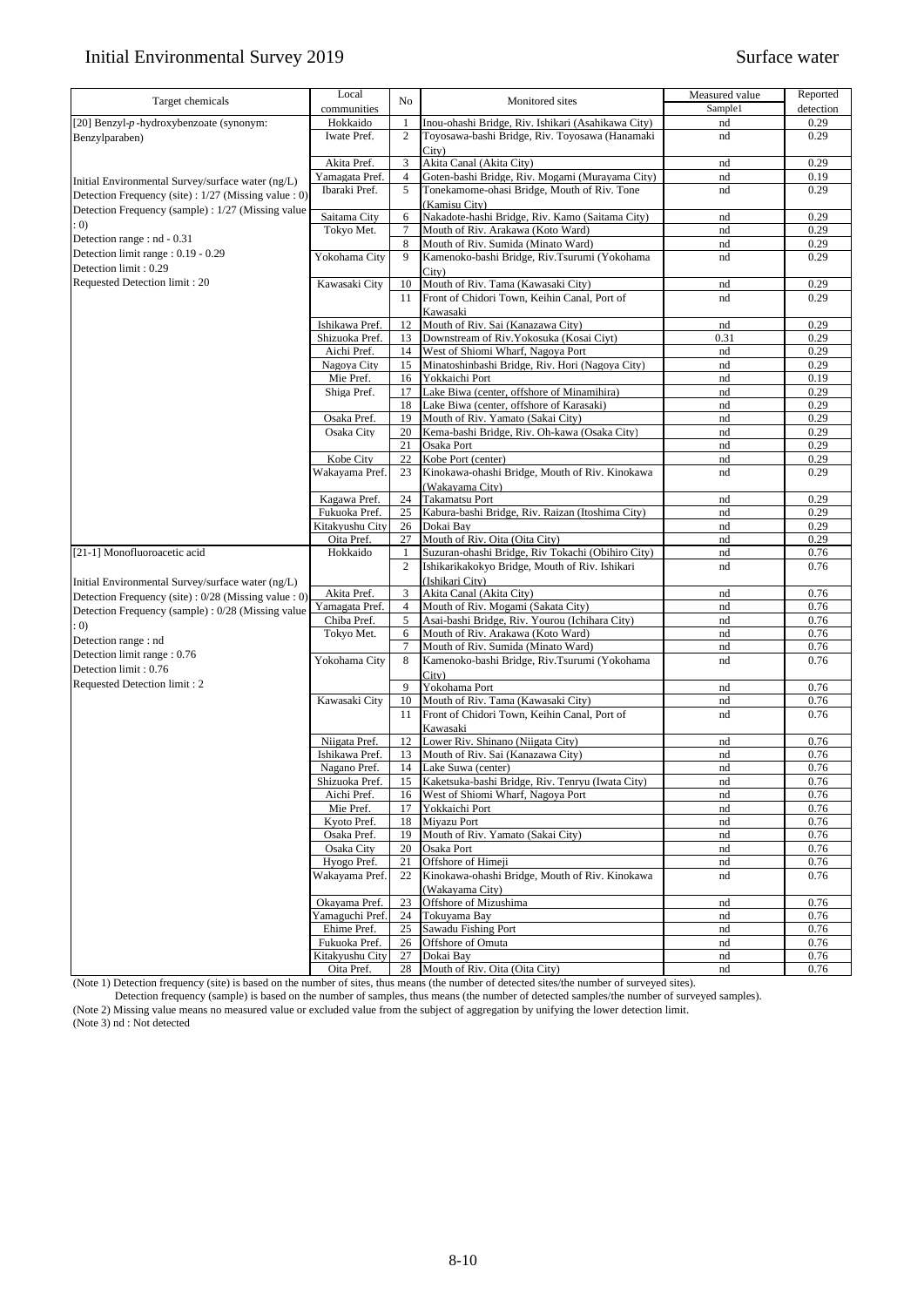| Target chemicals                                    | Local<br>communities      | No                             | Monitored sites                                                                     | Measured value<br>Sample1 | Reported<br>detection |
|-----------------------------------------------------|---------------------------|--------------------------------|-------------------------------------------------------------------------------------|---------------------------|-----------------------|
| [21-2] Difluoroacetic acid                          | Hokkaido                  | $\mathbf{1}$                   | Suzuran-ohashi Bridge, Riv Tokachi (Obihiro City)                                   | nd                        | 0.32                  |
|                                                     |                           | $\overline{c}$                 | Ishikarikakokyo Bridge, Mouth of Riv. Ishikari                                      | nd                        | 0.32                  |
| Initial Environmental Survey/surface water (ng/L)   |                           |                                | (Ishikari City)                                                                     |                           |                       |
| Detection Frequency (site): 0/28 (Missing value: 0) | Akita Pref.               | 3                              | Akita Canal (Akita City)                                                            | nd                        | 0.32                  |
| Detection Frequency (sample) : 0/28 (Missing value  | Yamagata Pref.            | $\overline{4}$                 | Mouth of Riv. Mogami (Sakata City)                                                  | nd                        | 0.32                  |
| : 0)                                                | Chiba Pref.               | 5                              | Asai-bashi Bridge, Riv. Yourou (Ichihara City)                                      | nd                        | 0.32                  |
| Detection range : nd                                | Tokyo Met.                | 6                              | Mouth of Riv. Arakawa (Koto Ward)                                                   | nd                        | 0.32                  |
| Detection limit range: 0.32                         |                           | $\tau$                         | Mouth of Riv. Sumida (Minato Ward)                                                  | nd                        | 0.32                  |
| Detection limit: 0.32                               | Yokohama City             | 8                              | Kamenoko-bashi Bridge, Riv.Tsurumi (Yokohama                                        | nd                        | 0.32                  |
| Requested Detection limit: 20                       |                           | 9                              | City)<br>Yokohama Port                                                              |                           | 0.32                  |
|                                                     | Kawasaki City             | 10                             | Mouth of Riv. Tama (Kawasaki City)                                                  | nd<br>nd                  | 0.32                  |
|                                                     |                           | 11                             | Front of Chidori Town, Keihin Canal, Port of                                        | nd                        | 0.32                  |
|                                                     |                           |                                | Kawasaki                                                                            |                           |                       |
|                                                     | Niigata Pref.             | 12                             | Lower Riv. Shinano (Niigata City)                                                   | nd                        | 0.32                  |
|                                                     | Ishikawa Pref.            | 13                             | Mouth of Riv. Sai (Kanazawa City)                                                   | nd                        | 0.32                  |
|                                                     | Nagano Pref.              | 14                             | Lake Suwa (center)                                                                  | nd                        | 0.32                  |
|                                                     | Shizuoka Pref.            | 15                             | Kaketsuka-bashi Bridge, Riv. Tenryu (Iwata City)                                    | nd                        | 0.32                  |
|                                                     | Aichi Pref.               | 16                             | West of Shiomi Wharf, Nagoya Port                                                   | nd                        | 0.32                  |
|                                                     | Mie Pref.                 | 17                             | Yokkaichi Port                                                                      | nd                        | 0.32                  |
|                                                     | Kyoto Pref.               | 18                             | Miyazu Port                                                                         | nd                        | 0.32                  |
|                                                     | Osaka Pref.               | 19                             | Mouth of Riv. Yamato (Sakai City)                                                   | nd                        | 0.32                  |
|                                                     | Osaka City                | 20                             | Osaka Port                                                                          | nd                        | 0.32                  |
|                                                     | Hyogo Pref.               | 21                             | Offshore of Himeji                                                                  | nd                        | 0.32                  |
|                                                     | Wakayama Pref.            | 22                             | Kinokawa-ohashi Bridge, Mouth of Riv. Kinokawa                                      | nd                        | 0.32                  |
|                                                     |                           |                                | (Wakayama City)                                                                     |                           |                       |
|                                                     | Okayama Pref.             | 23                             | Offshore of Mizushima                                                               | nd                        | 0.32                  |
|                                                     | Yamaguchi Pref.           | 24                             | Tokuyama Bay                                                                        | nd                        | 0.32                  |
|                                                     | Ehime Pref.               | 25                             | Sawadu Fishing Port                                                                 | nd                        | 0.32                  |
|                                                     | Fukuoka Pref.             | 26                             | Offshore of Omuta                                                                   | nd                        | 0.32                  |
|                                                     | Kitakyushu City           | 27                             | Dokai Bay                                                                           | nd                        | 0.32                  |
| [21-3] Trifluoroacetic acid                         | Oita Pref.                | 28                             | Mouth of Riv. Oita (Oita City)<br>Suzuran-ohashi Bridge, Riv Tokachi (Obihiro City) | nd                        | 0.32                  |
|                                                     | Hokkaido                  | $\mathbf{1}$<br>$\overline{c}$ | Ishikarikakokyo Bridge, Mouth of Riv. Ishikari                                      | 210<br>84                 | 17<br>9.6             |
|                                                     |                           |                                | (Ishikari City)                                                                     |                           |                       |
| Initial Environmental Survey/surface water (ng/L)   | Akita Pref.               | 3                              | Akita Canal (Akita City)                                                            | 120                       | 9.6                   |
| Detection Frequency (site) : 28/28 (Missing value : | Yamagata Pref.            | $\overline{4}$                 | Mouth of Riv. Mogami (Sakata City)                                                  | 100                       | 8.2                   |
| $\left( 0\right)$                                   | Chiba Pref.               | 5                              | Asai-bashi Bridge, Riv. Yourou (Ichihara City)                                      | 130                       | 9.6                   |
| Detection Frequency (sample): 28/28 (Missing        | Tokyo Met.                | 6                              | Mouth of Riv. Arakawa (Koto Ward)                                                   | 190                       | 8.2                   |
| value : $0$ )                                       |                           | $\tau$                         | Mouth of Riv. Sumida (Minato Ward)                                                  | 150                       | 8.2                   |
| Detection range: 47 - 420                           | Yokohama City             | 8                              | Kamenoko-bashi Bridge, Riv.Tsurumi (Yokohama                                        | 160                       | 8.2                   |
| Detection limit range : 8.2 - 17                    |                           |                                | City)                                                                               |                           |                       |
| Detection limit: 8.2                                |                           | 9                              | Yokohama Port                                                                       | 160                       | 8.2                   |
| Requested Detection limit: 100                      | Kawasaki City             | 10                             | Mouth of Riv. Tama (Kawasaki City)                                                  | 190                       | 8.2                   |
|                                                     |                           | 11                             | Front of Chidori Town, Keihin Canal, Port of                                        | 420                       | 8.2                   |
|                                                     |                           |                                | Kawasaki                                                                            |                           |                       |
|                                                     | Niigata Pref.             | 12                             | Lower Riv. Shinano (Niigata City)                                                   | 65                        | 8.2                   |
|                                                     | Ishikawa Pref.            | 13                             | Mouth of Riv. Sai (Kanazawa City)                                                   | 83                        | 8.2                   |
|                                                     | Nagano Pref.              | 14                             | Lake Suwa (center)                                                                  | 71                        | 12                    |
|                                                     | Shizuoka Pref.            | 15                             | Kaketsuka-bashi Bridge, Riv. Tenryu (Iwata City)                                    | 79                        | 8.2                   |
|                                                     | Aichi Pref.               | 16                             | West of Shiomi Wharf, Nagoya Port                                                   | 120                       | 8.2                   |
|                                                     | Mie Pref.                 | 17                             | Yokkaichi Port                                                                      | 75                        | 12                    |
|                                                     | Kyoto Pref.               | 18                             | Miyazu Port                                                                         | 79                        | 8.2                   |
|                                                     | Osaka Pref.               | 19                             | Mouth of Riv. Yamato (Sakai City)                                                   | 170                       | 8.2                   |
|                                                     | Osaka City<br>Hyogo Pref. | 20                             | Osaka Port                                                                          | 120                       | 12                    |
|                                                     |                           | 21                             | Offshore of Himeji<br>Kinokawa-ohashi Bridge, Mouth of Riv. Kinokawa                | 120                       | 17                    |
|                                                     | Wakayama Pref.            | 22                             |                                                                                     | 110                       | 8.2                   |
|                                                     | Okayama Pref.             | 23                             | (Wakayama City)<br>Offshore of Mizushima                                            | 92                        | 12                    |
|                                                     | Yamaguchi Pref.           | 24                             | Tokuyama Bay                                                                        | 110                       | 17                    |
|                                                     | Ehime Pref.               | 25                             | Sawadu Fishing Port                                                                 | 100                       | 8.2                   |
|                                                     | Fukuoka Pref.             | 26                             | Offshore of Omuta                                                                   | 75                        | 12                    |
|                                                     | Kitakyushu City           | 27                             | Dokai Bay                                                                           | 110                       | 9.6                   |
|                                                     | Oita Pref.                | 28                             | Mouth of Riv. Oita (Oita City)                                                      | 47                        | 9.6                   |

(Note 1) Detection frequency (site) is based on the number of sites, thus means (the number of detected sites/the number of surveyed sites).

Detection frequency (sample) is based on the number of samples, thus means (the number of detected samples/the number of surveyed samples).

(Note 2) Missing value means no measured value or excluded value from the subject of aggregation by unifying the lower detection limit.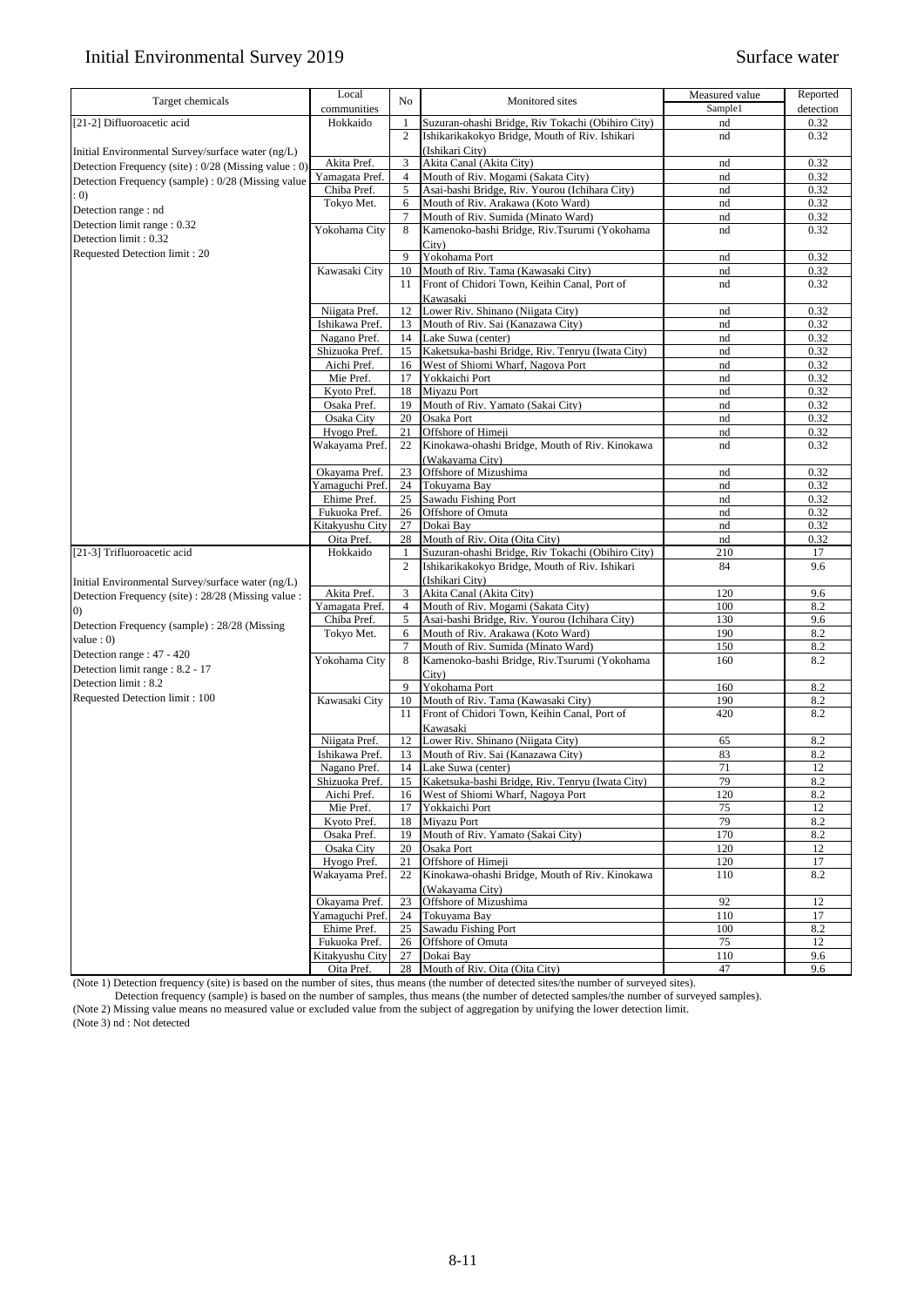| Target chemicals                                  | Local           | N <sub>0</sub> | Monitored sites                                    | Measured value | Reported  |
|---------------------------------------------------|-----------------|----------------|----------------------------------------------------|----------------|-----------|
|                                                   | communities     |                |                                                    | Sample1        | detection |
| [22] Levofloxacin                                 | Hokkaido        |                | Ishikarikakokyo Bridge, Mouth of Riv. Ishikari     | 1.9            | 0.44      |
|                                                   |                 |                | (Ishikari City)                                    |                |           |
| Initial Environmental Survey/surface water (ng/L) | Sapporo City    | 2              | Nakanuma of Riv.Toyohira (Sapporo City)            | 55             | 0.72      |
| Detection Frequency (site): 20/26 (Missing value: |                 | 3              | Daiichishinkawa-bashi Bridge, Riv. Shin (Sapporo)  | 49             | 0.72      |
| $\left( 0\right)$                                 |                 |                | City)                                              |                |           |
| Detection Frequency (sample): 20/26 (Missing      | Akita Pref.     | $\overline{4}$ | Akita Canal (Akita City)                           | 4.9            | 0.44      |
| value : $0$ )                                     | Yamagata Pref.  | 5              | Mouth of Riv. Mogami (Sakata City)                 | 0.80           | 0.44      |
| Detection range : nd - 540                        | Chiba Pref.     | 6              | Asai-bashi Bridge, Riv. Yourou (Ichihara City)     | nd             | 0.44      |
|                                                   | Tokyo Met.      | $\tau$         | Mouth of Riv. Arakawa (Koto Ward)                  | 12             | 0.44      |
| Detection limit range : 0.44 - 0.72               |                 | 8              | Mouth of Riv. Sumida (Minato Ward)                 | 46             | 0.44      |
| Detection limit: 0.44                             | Yokohama City   | 9              | Kamenoko-bashi Bridge, Riv.Tsurumi (Yokohama       | 540            | 0.44      |
| Requested Detection limit: 31                     |                 |                | City)                                              |                |           |
|                                                   |                 | 10             | Yokohama Port                                      | 13             | 0.44      |
|                                                   | Kawasaki City   | 11             | Front of Ougi Town, Keihin Canal, Port of Kawasaki | 9.8            | 0.44      |
|                                                   | Niigata Pref.   | 12             | Lower Riv. Shinano (Niigata City)                  | 1.4            | 0.44      |
|                                                   | Ishikawa Pref.  | 13             | Mouth of Riv. Sai (Kanazawa City)                  | 75             | 0.44      |
|                                                   | Nagano Pref.    | 14             | Lake Suwa (center)                                 | nd             | 0.44      |
|                                                   | Nagoya City     | 15             | Minatoshinbashi Bridge, Riv. Hori (Nagoya City)    | 220            | 0.44      |
|                                                   | Osaka Pref.     | 16             | Mouth of Riv. Yamato (Sakai City)                  | 75             | 0.44      |
|                                                   | Osaka City      | 17             | Kema-bashi Bridge, Riv. Oh-kawa (Osaka City)       | 9.1            | 0.44      |
|                                                   |                 | 18             | Osaka Port                                         | 29             | 0.44      |
|                                                   | Kobe City       | 19             | Kobe Port (center)                                 | nd             | 0.44      |
|                                                   | Nara Pref.      | 20             | Taisho-bashi Bridge, Riv. Yamato (Oji Town)        | 210            | 0.44      |
|                                                   | Wakayama Pref.  | 21             | Kinokawa-ohashi Bridge, Mouth of Riv. Kinokawa     | nd             | 0.44      |
|                                                   |                 |                | (Wakavama City)                                    |                |           |
|                                                   | Okayama Pref.   | 22             | Sasagase-bashi Bridge, Riv. Sasagase (Okayama      | 1.7            | 0.44      |
|                                                   |                 |                | City)                                              |                |           |
|                                                   | Yamaguchi Pref. | 23             | Tokuvama Bav                                       | nd             | 0.44      |
|                                                   | Ehime Pref.     | 24             | Mishima area, Riv. Iwamatsu (Uwajima City)         | nd             | 0.44      |
|                                                   | Fukuoka City    | 25             | Hakata Bay                                         | 3.9            | 0.44      |
|                                                   | Oita Pref.      |                | 26 Mouth of Riv. Oita (Oita City)                  | 20             | 0.44      |

(Note 1) Detection frequency (site) is based on the number of sites, thus means (the number of detected sites/the number of surveyed sites).

Detection frequency (sample) is based on the number of samples, thus means (the number of detected samples/the number of surveyed samples).

(Note 2) Missing value means no measured value or excluded value from the subject of aggregation by unifying the lower detection limit.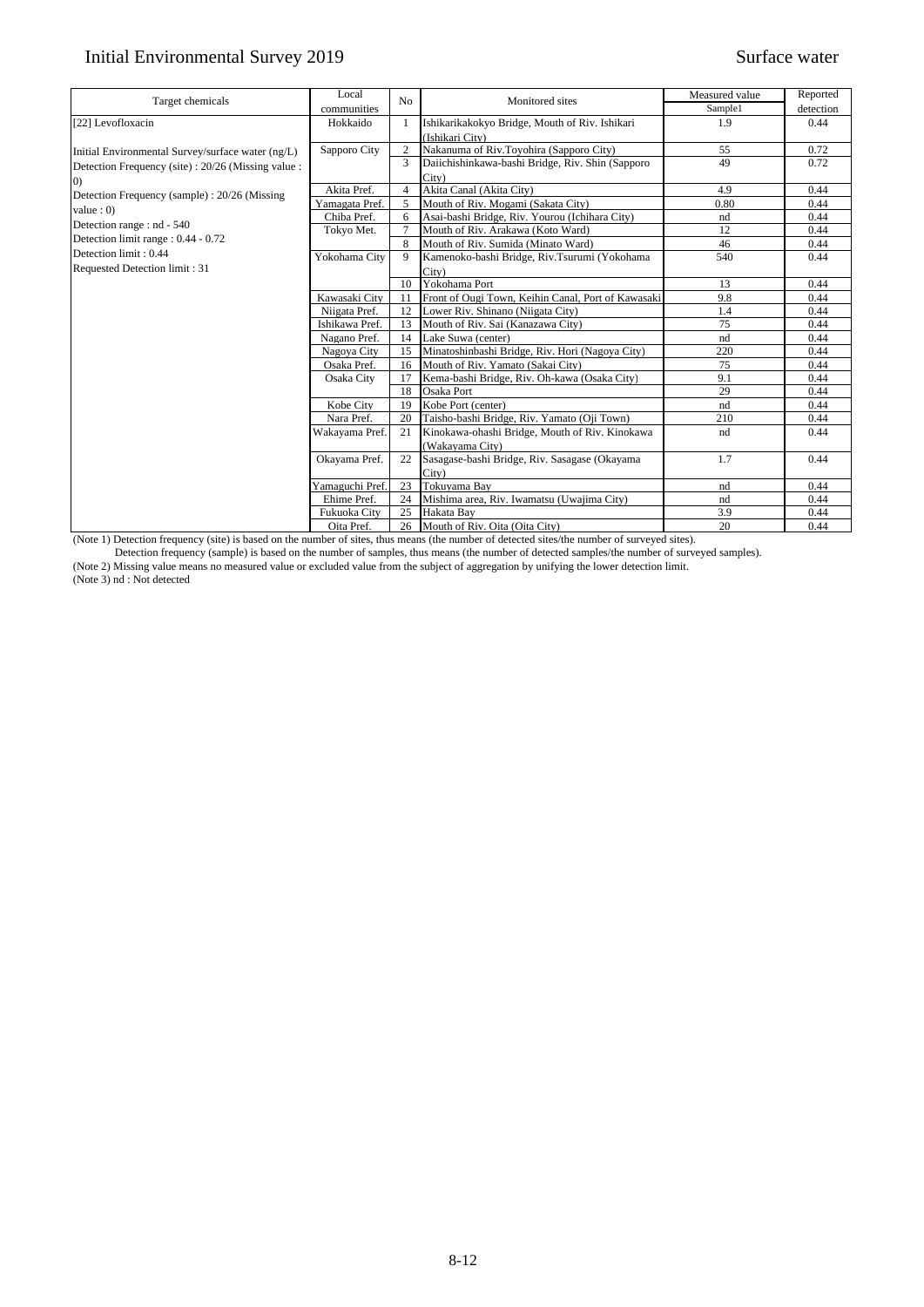# Initial Environmental Survey 2019 Air

| Target chemicals                                      | Local<br>communities | N <sub>o</sub> | Monitored sites                                      | Measured value<br>Sample1 |        | Reported<br>detection |         |
|-------------------------------------------------------|----------------------|----------------|------------------------------------------------------|---------------------------|--------|-----------------------|---------|
| [6] $1,3$ -Dioxorane                                  | Sendai City          | $\mathbf{1}$   | Tsutsujigaoka Park (Sendai City)                     | nd                        | nd     | nd                    | 85      |
|                                                       | Ibaraki Pref.        | $\overline{2}$ | Ibaraki Kasumigaura Environmental Science Center     | nd                        | nd     | nd                    | 78      |
| Initial Environmental Survey/air (ng/m <sup>3</sup> ) |                      |                | (Tsuchiura City)                                     |                           |        |                       |         |
| Detection Frequency (site): 0/17 (Missing value: 0)   | Kanagawa Pref.       | $\overline{3}$ | Kanagawa Environmental Research Center               | nd                        | nd     | nd                    | 78      |
|                                                       |                      |                | (Hiratsuka City)                                     |                           |        |                       |         |
| Detection Frequency (sample): 0/51 (Missing value     | Ishikawa Pref.       | $\overline{4}$ | Ishikawa Prefectural Institute of Public Health and  | nd                        | nd     | nd                    | 78      |
| : 0)                                                  |                      |                | Environmental Science (Kanazawa City)                |                           |        |                       |         |
| Detection range : nd                                  | Nagano Pref.         | $\overline{5}$ | Nagano Environmental Conservation Research           | nd                        | nd     | nd                    | 78      |
| Detection limit range: 78 - 86                        |                      |                | Institute (Nagano City)                              |                           |        |                       |         |
| Detection limit: 86                                   | Nagoya City          | 6              | Chikusa Ward Heiwa Park (Nagoya City)                | nd                        | nd     | nd                    | 86      |
| Requested Detection limit: 16,000                     | Mie Pref.            | $\tau$         | Mie Prefecture Health and Environment Research       | nd                        | nd     | nd                    | 78      |
|                                                       |                      |                | Institute (Yokkaichi City)                           |                           |        |                       |         |
|                                                       | Shiga Pref.          | 8              | Higashiomi Air Quality Monitoring Station            | nd                        | nd     | nd                    | 79      |
|                                                       |                      |                | (Higashiomi City)                                    |                           |        |                       |         |
|                                                       | Kyoto City           | 9              | Fushimi Ward Office (Kyoto City)                     | nd                        | nd     | nd                    | 78      |
|                                                       | Osaka Pref.          | 10             | Osaka Joint Prefectural Government Building,         | nd                        | nd     | nd                    | 78      |
|                                                       |                      |                | Building 2 Annex (Osaka City)                        |                           |        |                       |         |
|                                                       |                      | 11             | Wangan Roadside Air Pollution Monitoring Station     | nd                        | nd     | nd                    | 78      |
|                                                       |                      |                | (Sakai City)                                         |                           |        |                       |         |
|                                                       | Hyogo Pref.          | 12             | Ako City Government Building (Ako City)              | nd                        | nd     | nd                    | 78      |
|                                                       | Yamaguchi Pref.      | 13             | Yamaguchi Prefectural Institute of Public Health and | nd                        | nd     | nd                    | 78      |
|                                                       |                      |                | Environment (Yamaguchi City)                         |                           |        |                       |         |
|                                                       | Tokushima Pref.      | 14             | Tokushima Prefectural Public Health.                 | nd                        | nd     | nd                    | 78      |
|                                                       |                      |                | Pharmaceutical and Environmental Sciences Center     |                           |        |                       |         |
|                                                       |                      |                | (Tokushima City)                                     |                           |        |                       |         |
|                                                       | Kagawa Pref.         | 15             | Kagawa Prefectural Public Swimming Pool              | nd                        | nd     | nd                    | 78      |
|                                                       |                      |                | (Takamatsu City)                                     |                           |        |                       |         |
|                                                       | Saga Pref.           | 16             | Saga Prefectural Environmental Research Center       | nd                        | nd     | nd                    | 78      |
|                                                       |                      |                | (Saga City)                                          |                           |        |                       |         |
|                                                       | Oita Pref.           | 17             | Oita City Misa Elementary School (Oita City)         | nd                        | nd     | nd                    | 78      |
| [11] Thallium and its compounds (as Thallium)         | Sendai City          | $\mathbf{1}$   | Tsutsujigaoka Park (Sendai City)                     | 0.0036                    | 0.0063 | 0.0094                | 0.00020 |
|                                                       | Kanagawa Pref.       | $\overline{c}$ | Kanagawa Environmental Research Center               | 0.059                     | 0.079  | 0.031                 | 0.0049  |
| Initial Environmental Survey/air (ng/m <sup>3</sup> ) |                      |                | (Hiratsuka City)                                     |                           |        |                       |         |
| Detection Frequency (site) : 13/13 (Missing value :   | Ishikawa Pref.       | 3              | Ishikawa Prefectural Institute of Public Health and  | 0.035                     | 0.030  | 0.051                 | 0.0022  |
|                                                       |                      |                | Environmental Science (Kanazawa City)                |                           |        |                       |         |
| $\left( 0\right)$                                     | Nagano Pref.         | $\overline{4}$ | Nagano Environmental Conservation Research           | 0.022                     | 0.038  | 0.022                 | 0.0022  |
| Detection Frequency (sample): 39/39 (Missing          |                      |                | Institute (Nagano City)                              |                           |        |                       |         |
| value : $0$ )                                         | Nagoya City          | 5              | Chikusa Ward Heiwa Park (Nagoya City)                | 0.041                     | 0.075  | 0.15                  | 0.017   |
| Detection range: 0.0036 - 0.43                        | Mie Pref.            | 6              | Mie Prefecture Health and Environment Research       | 0.097                     | 0.058  | 0.17                  | 0.0042  |
| Detection limit range : 0.00020 - 0.017               |                      |                | Institute (Yokkaichi City)                           |                           |        |                       |         |
| Detection limit: 0.00020                              | Kyoto City           | $\tau$         | Fushimi Ward Office (Kyoto City)                     | 0.043                     | 0.078  | 0.019                 | 0.0022  |
| Requested Detection limit: 13                         | Osaka Pref.          | 8              | Osaka Joint Prefectural Government Building,         | 0.18                      | 0.43   | 0.094                 | 0.0049  |
|                                                       |                      |                | Building 2 Annex (Osaka City)                        |                           |        |                       |         |
|                                                       |                      | 9              | Wangan Roadside Air Pollution Monitoring Station     | 0.20                      | 0.27   | 0.15                  | 0.0049  |
|                                                       |                      |                | (Sakai City)                                         |                           |        |                       |         |
|                                                       | Hyogo Pref.          | 10             | Ako City Government Building (Ako City)              | 0.23                      | 0.020  | 0.30                  | 0.0047  |
|                                                       | Tokushima Pref.      | 11             | Tokushima Prefectural Public Health,                 | 0.079                     | 0.095  | 0.15                  | 0.0047  |
|                                                       |                      |                | Pharmaceutical and Environmental Sciences Center     |                           |        |                       |         |
|                                                       |                      |                | (Tokushima City)                                     |                           |        |                       |         |
|                                                       | Kagawa Pref.         | 12             | Kagawa Prefectural Public Swimming Pool              | 0.15                      | 0.018  | 0.077                 | 0.0047  |
|                                                       |                      |                | (Takamatsu City)                                     |                           |        |                       |         |
|                                                       | Oita Pref.           |                | 13 Oita City Misa Elementary School (Oita City)      | 0.41                      | 0.24   | 0.17                  | 0.0022  |

(Note 1) Detection frequency (site) is based on the number of sites, thus means (the number of detected sites/the number of surveyed sites).

Detection frequency (sample) is based on the number of samples, thus means (the number of detected samples/the number of surveyed samples).

(Note 2) Missing value means no Measured value or excluded value from the subject of aggregation by unifying the lower detection limit.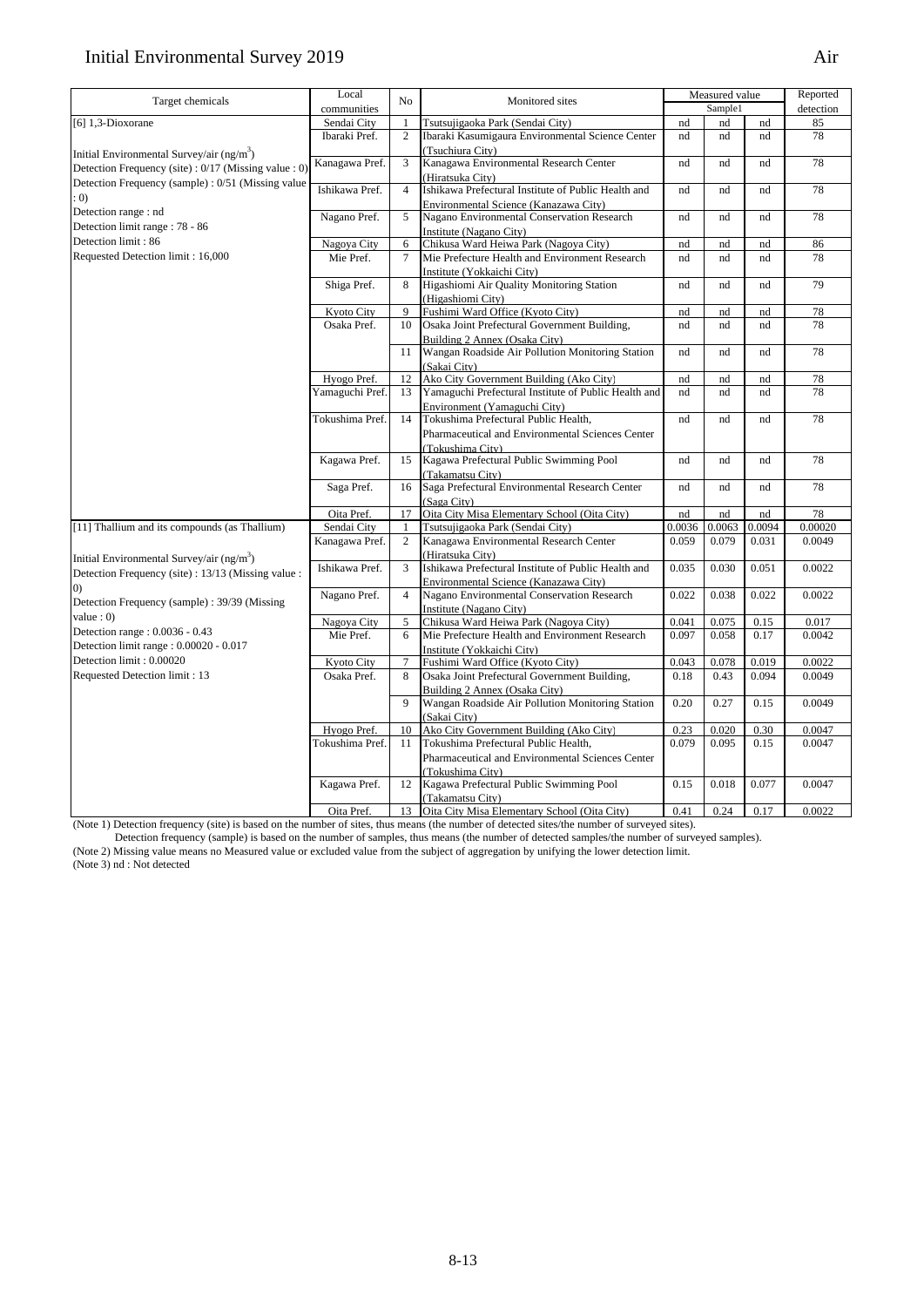# Initial Environmental Survey 2019 Air

| Target chemicals                                      | Local                  | No                 | Monitored sites                                                           | Measured value |              |              | Reported       |
|-------------------------------------------------------|------------------------|--------------------|---------------------------------------------------------------------------|----------------|--------------|--------------|----------------|
|                                                       | communities            |                    |                                                                           |                | Sample1      |              | detection      |
| [14] $N$ -Nitrosodiethylamine                         | Hokkaido               | $\mathbf{1}$       | Hokkaido Research Organization Environmental and                          | 0.13           | 0.15         | 0.081        | 0.02           |
|                                                       |                        |                    | Geological Research Department Institute of                               |                |              |              |                |
| Initial Environmental Survey/air $(ng/m3)$            | Sendai City            | $\overline{c}$     | Environmental Sciences (Sannoro City)<br>Tsutsujigaoka Park (Sendai City) | 0.32           | 0.14         | 0.17         | 0.037          |
| Detection Frequency (site) : 19/19 (Missing value :   | Ibaraki Pref.          | 3                  | Ibaraki Kasumigaura Environmental Science Center                          | 0.40           | 0.23         | 0.25         | 0.02           |
| (0)                                                   |                        |                    | (Tsuchiura City)                                                          |                |              |              |                |
| Detection Frequency (sample): 55/57 (Missing          | Tokyo Met.             | $\overline{4}$     | Tokyo Metropolitan Research Institute for                                 | 4.50           | 0.56         | 0.46         | 0.020          |
| value: $0$ )                                          |                        |                    | Environmental Protection (Koto Ward)                                      |                |              |              |                |
| Detection range : nd - 19                             |                        | 5                  | Chichijima Island (Ogasawara Village)                                     | $*0.034$       | 0.087        | 0.071        | 0.02           |
| Detection limit range : 0.018 - 0.058                 | Kanagawa Pref.         | 6                  | Kanagawa Environmental Research Center                                    | 1.1            | 1.1          | 2.2          | 0.018          |
| Detection limit: 0.058                                |                        |                    | (Hiratsuka City)                                                          |                |              |              |                |
| Requested Detection limit: 0.022                      | Ishikawa Pref.         | $\overline{7}$     | Ishikawa Prefectural Institute of Public Health and                       | 0.13           | 0.10         | 0.13         | 0.02           |
|                                                       |                        |                    | Environmental Science (Kanazawa City)                                     |                |              |              |                |
|                                                       | Nagano Pref.           | 8                  | Nagano Environmental Conservation Research                                | 0.40           | 0.27         | 0.20         | 0.020          |
|                                                       |                        |                    | Institute (Nagano City)                                                   |                |              |              |                |
|                                                       | Nagoya City            | 9                  | Chikusa Ward Heiwa Park (Nagoya City)                                     | 0.24           | 0.40         | 0.47         | 0.02           |
|                                                       | Mie Pref.              | 10                 | Mie Prefecture Health and Environment Research                            | nd             | 0.44         | 0.21         | 0.058          |
|                                                       | Kyoto City             | 11                 | Institute (Yokkaichi City)<br>Fushimi Ward Office (Kyoto City)            | 0.61           | 0.66         | 0.55         | 0.037          |
|                                                       | Osaka Pref.            | 12                 | Osaka Joint Prefectural Government Building,                              | 5.8            | 19           | 7.4          | 0.037          |
|                                                       |                        |                    | Building 2 Annex (Osaka City)                                             |                |              |              |                |
|                                                       |                        | 13                 | Wangan Roadside Air Pollution Monitoring Station                          | 2.1            | 1.2          | 2.1          | 0.037          |
|                                                       |                        |                    | (Sakai City)                                                              |                |              |              |                |
|                                                       | Hyogo Pref.            | 14                 | Ako City Government Building (Ako City)                                   | 0.97           | 0.36         | 7.1          | 0.037          |
|                                                       | Yamaguchi Pref.        | 15                 | Yamaguchi Prefectural Institute of Public Health and                      | 0.61           | 0.65         | 0.90         | 0.037          |
|                                                       |                        |                    | Environment (Yamaguchi City)                                              |                |              |              |                |
|                                                       | Tokushima Pref         | 16                 | Tokushima Prefectural Public Health,                                      | 0.39           | 7.1          | 3.2          | 0.037          |
|                                                       |                        |                    | Pharmaceutical and Environmental Sciences Center                          |                |              |              |                |
|                                                       |                        |                    | (Tokushima City)                                                          |                |              |              |                |
|                                                       | Kagawa Pref.           | 17                 | Kagawa Prefectural Public Swimming Pool                                   | 0.39           | 0.14         | 0.29         | 0.02           |
|                                                       |                        |                    | (Takamatsu City)                                                          |                |              |              |                |
|                                                       | Saga Pref.             | 18                 | Saga Prefectural Environmental Research Center                            | 1.6            | 1.4          | 3.3          | 0.037          |
|                                                       |                        |                    | (Saga City)                                                               |                |              |              |                |
| [15] $N$ -Nitrosodimethylamine                        | Oita Pref.<br>Hokkaido | 19<br>$\mathbf{1}$ | Oita City Misa Elementary School (Oita City)                              | 0.17<br>0.57   | 0.13<br>0.73 | 0.19<br>0.20 | 0.02<br>0.0076 |
|                                                       |                        |                    | Hokkaido Research Organization Environmental and                          |                |              |              |                |
|                                                       |                        |                    | Geological Research Department Institute of                               |                |              |              |                |
| Initial Environmental Survey/air (ng/m <sup>3</sup> ) | Sendai City            | $\overline{c}$     | Environmental Sciences (Sapporo City)<br>Tsutsujigaoka Park (Sendai City) | 0.68           | 0.70         | 0.57         | 0.0075         |
| Detection Frequency (site) : 19/19 (Missing value :   | Ibaraki Pref.          | 3                  | Ibaraki Kasumigaura Environmental Science Center                          | 0.27           | 0.22         | 0.25         | 0.0076         |
| (0)                                                   |                        |                    | (Tsuchiura City)                                                          |                |              |              |                |
| Detection Frequency (sample): 57/57 (Missing          | Tokyo Met.             | $\overline{4}$     | Tokyo Metropolitan Research Institute for                                 | 2.8            | 2.9          | 1.1          | 0.0077         |
| value: 0)                                             |                        |                    | Environmental Protection (Koto Ward)                                      |                |              |              |                |
| Detection range: 0.087 - 2.9                          |                        | 5                  | Chichijima Island (Ogasawara Village)                                     | 0.11           | 0.22         | 0.25         | 0.0078         |
| Detection limit range : 0.0075 - 0.0078               | Kanagawa Pref.         | 6                  | Kanagawa Environmental Research Center                                    | 0.27           | 0.44         | 0.96         | 0.0076         |
| Detection limit: 0.0075                               |                        |                    | (Hiratsuka City)                                                          |                |              |              |                |
| Requested Detection limit: 0.022                      | Ishikawa Pref.         | $\tau$             | Ishikawa Prefectural Institute of Public Health and                       | 0.13           | 0.12         | 0.35         | 0.0076         |
|                                                       |                        |                    | Environmental Science (Kanazawa City)                                     |                |              |              |                |
|                                                       | Nagano Pref.           | 8                  | Nagano Environmental Conservation Research                                | 0.28           | 0.20         | 0.42         | 0.0076         |
|                                                       | Nagoya City            | $\overline{9}$     | Institute (Nagano City)<br>Chikusa Ward Heiwa Park (Nagoya City)          | 0.34           | 0.61         | 0.68         | 0.0075         |
|                                                       | Mie Pref.              | 10                 | Mie Prefecture Health and Environment Research                            | 0.087          | 0.67         | 0.40         | 0.0076         |
|                                                       |                        |                    | Institute (Yokkaichi City)                                                |                |              |              |                |
|                                                       | Kyoto City             | 11                 | Fushimi Ward Office (Kyoto City)                                          | 0.53           | 0.80         | 0.46         | 0.0076         |
|                                                       | Osaka Pref.            | 12                 | Osaka Joint Prefectural Government Building,                              | 1.6            | 1.2          | 0.64         | 0.0075         |
|                                                       |                        |                    | Building 2 Annex (Osaka City)                                             |                |              |              |                |
|                                                       |                        | 13                 | Wangan Roadside Air Pollution Monitoring Station                          | 1.4            | 1.3          | 0.63         | 0.0076         |
|                                                       |                        |                    | (Sakai City)                                                              |                |              |              |                |
|                                                       | Hyogo Pref.            | 14                 | Ako City Government Building (Ako City)                                   | 0.76           | 0.33         | 1.3          | 0.0076         |
|                                                       | Yamaguchi Pref.        | 15                 | Yamaguchi Prefectural Institute of Public Health and                      | 0.47           | 0.61         | 0.53         | 0.0076         |
|                                                       |                        |                    | Environment (Yamaguchi City)                                              |                |              |              |                |
|                                                       | Tokushima Pref.        | 16                 | Tokushima Prefectural Public Health,                                      | 0.39           | 0.57         | 0.47         | 0.0076         |
|                                                       |                        |                    | Pharmaceutical and Environmental Sciences Center                          |                |              |              |                |
|                                                       |                        |                    | (Tokushima City)                                                          |                | 0.40         | 0.65         | 0.0076         |
|                                                       | Kagawa Pref.           | 17                 | Kagawa Prefectural Public Swimming Pool<br>(Takamatsu City)               | 0.44           |              |              |                |
|                                                       | Saga Pref.             | 18                 | Saga Prefectural Environmental Research Center                            | 0.24           | 0.47         | 0.45         | 0.0076         |
|                                                       |                        |                    | (Saga City)                                                               |                |              |              |                |
|                                                       | Oita Pref.             | 19                 | Oita City Misa Elementary School (Oita City)                              | 0.27           | 0.39         | 0.56         | 0.0076         |

(Note 1) Detection frequency (site) is based on the number of sites, thus means (the number of detected sites/the number of surveyed sites).

Detection frequency (sample) is based on the number of samples, thus means (the number of detected samples/the number of surveyed samples).

(Note 2) Missing value means no Measured value or excluded value from the subject of aggregation by unifying the lower detection limit.